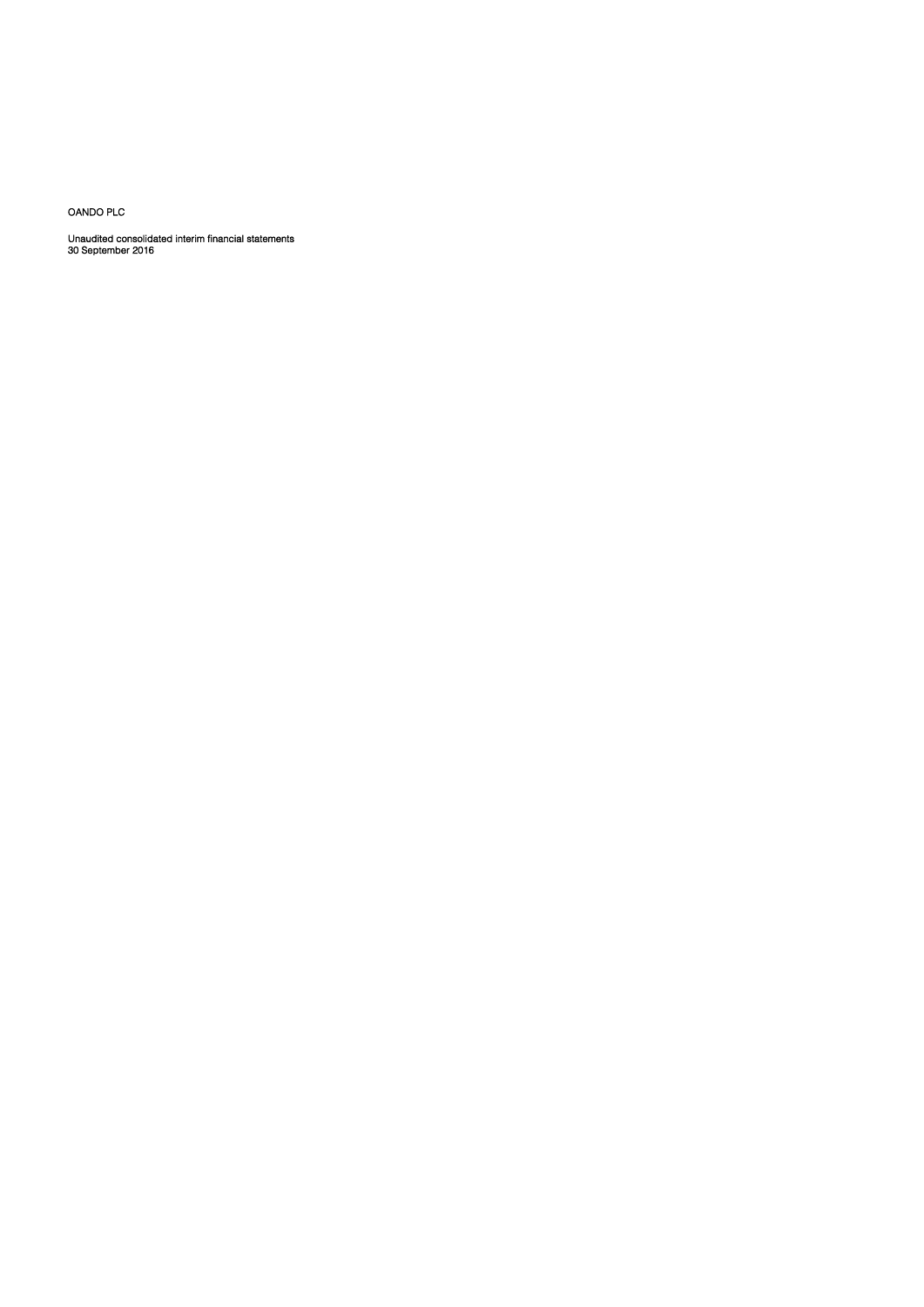# OANDO PLC

Interim Reports and Financial Statements 30 September 2016

| <b>CONTENTS</b>                                 | PAGE     |
|-------------------------------------------------|----------|
| Consolidated statements of financial position   | 3        |
| Consolidated statements of comprehensive income | $4 - 5$  |
| Consolidated statements of changes in equity    | $6 - 7$  |
| Consolidated statement of cash flows            | 8        |
| Notes to the interim financial statements       | $9 - 22$ |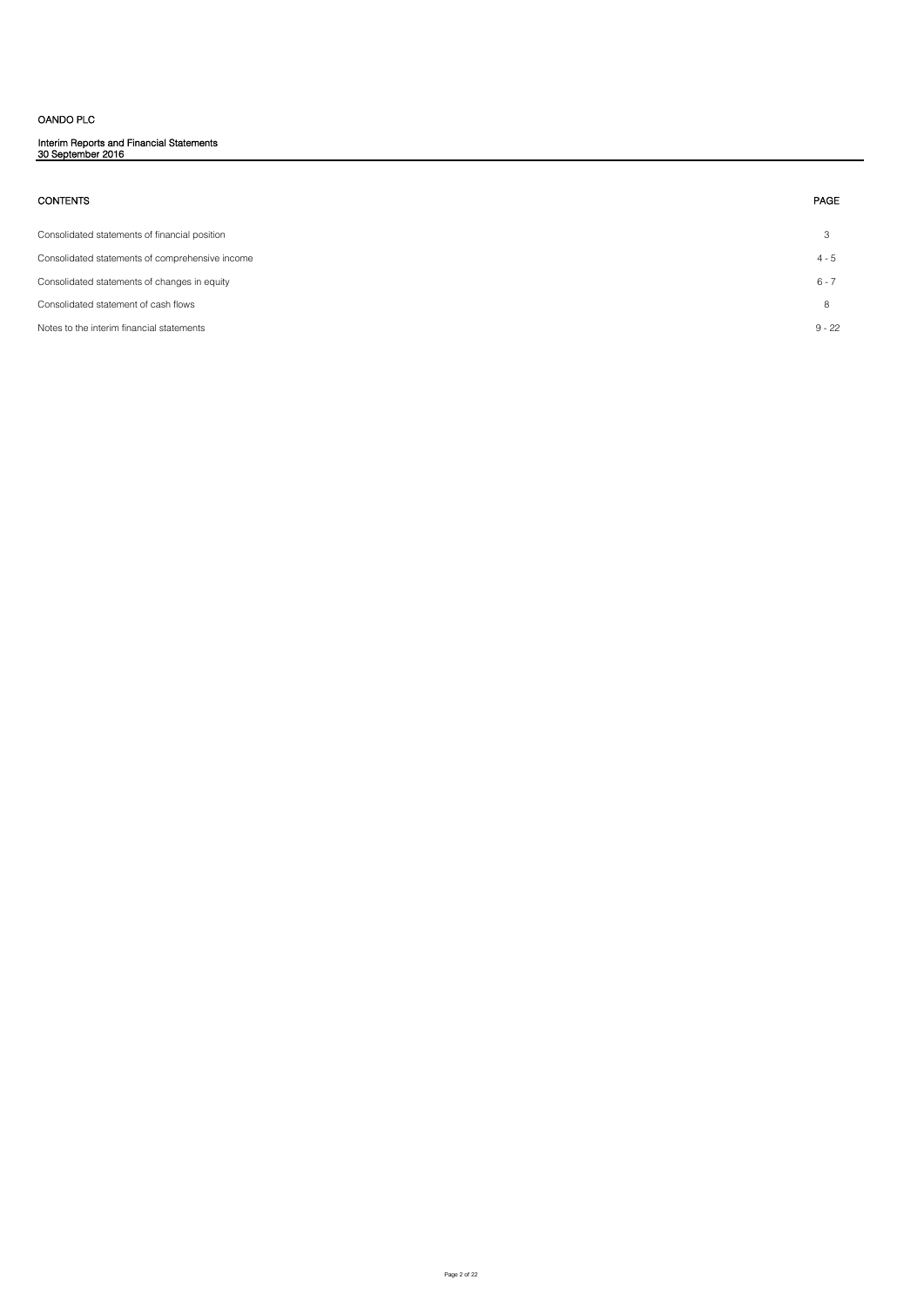# OANDO PLC UNIVORTION CONSOLIDATED AND SEPARATE FINANCIAL STATEMENTS<br>STATEMENT OF FINANCIAL POSITION<br>AS AT 30 SEPTEMBER 2016 AND 31 DECEMBER 2015

|                                                           |                | 30-Sep-16                   |                  | 31-Dec-15       |                  |
|-----------------------------------------------------------|----------------|-----------------------------|------------------|-----------------|------------------|
|                                                           | <b>NOTE</b>    | Group<br>N'000              | Company<br>N'000 | Group<br>N'000  | Company<br>N'000 |
| Assets                                                    |                |                             |                  |                 |                  |
| Non-current assets                                        |                |                             |                  |                 |                  |
| Property, plant and equipment                             | $\overline{4}$ | 317,338,464                 | 411,737          | 223, 127, 246   | 511,583          |
| Intangible assets                                         | 5              | 370,101,961                 | 188,742          | 252,518,881     | 283,082          |
| Investment in an associate                                |                | 10,473,233                  | 13, 156, 431     | 2,530,813       | 2,716,431        |
| Deferred income tax assets                                |                | 39,685,545                  | rati             | 35,042,529      |                  |
| Derivative financial assets                               |                | 13,200,348                  | G.               | 14,591,951      |                  |
| Finance lease receivables                                 |                | 61,838,975                  | ÷                | 43,589,953      |                  |
| Non-current receivables                                   | $\overline{7}$ | 16,527,841                  | 4,035,262        | 7.096.971       | ×.               |
| Available-for-sale financial assets                       | 6              | 3,433                       | 3,433            | 5,067           | 5,067            |
| Prepayments                                               |                | 8,172                       | 8,172            | 13,811          | 13,811           |
| Restricted cash                                           | 10a            | 1,362,049                   | 307,913          | 8,309,408       | 241,167          |
| Investment in subsidiaries                                |                |                             | 54,458,649       |                 | 57,988,399       |
|                                                           |                | 830,540,021                 | 72,570,339       | 586,826,630     | 61,759,540       |
| <b>Current assets</b>                                     |                |                             |                  |                 |                  |
| Inventories                                               | 8              | 2,198,076                   |                  | 2,265,218       |                  |
| Finance lease receivables                                 |                | 272,547                     | $\sim$           | 232,328         |                  |
| Derivative financial assets                               |                | 2,133,422                   |                  | 10.262.018      |                  |
| Trade and other receivables                               | 9              | 132,233,241                 | 188,392,106      | 75,299,583      | 206,042,583      |
| Prepayments                                               |                | 1,667,522                   | 138,604          | 807,984         | 147,313          |
| Available-for-sale financial assets                       | 6              | 188,693                     | 187,004          | 132,135         | 131,063          |
| Cash and cash equivalents (excluding bank overdrafts)     | 10a            | 22,556,060                  | 11,644,109       | 14,613,568      | 1,939,965        |
|                                                           |                | 161,249,561                 | 200,361,823      | 103,612,834     | 208,260,924      |
| Assets of disposal group classified as held for sale      | 17bi.biii      | 101,510,694                 | 3,500            | 255,881,845     | 19,795,219       |
| Total assets                                              |                | 1,093,300,276               | 272,935,662      | 946,321,309     | 289,815,683      |
| <b>Equity and Liabilities</b>                             |                |                             |                  |                 |                  |
| Equity attributable to owners of the parent               |                |                             |                  |                 |                  |
| Share capital                                             | 14             |                             | 6,017,309        |                 |                  |
| Share premium                                             | 15             | 6,017,309<br>174,806,923    | 174,806,923      | 6,017,309       | 6,017,309        |
| Retained loss                                             |                |                             | (200, 606, 041)  | 174,806,923     | 174,806,923      |
| Other reserves                                            |                | (194,647,234)<br>99,111,639 | 23,903,812       | (199, 723, 265) | (134, 633, 774)  |
|                                                           |                | 85,288,637                  | 4,122,003        | 55,750,740      |                  |
| Non controlling interest                                  |                | 73,775,931                  |                  | 36,851,707      | 46,190,458       |
| <b>Total Equity</b>                                       |                | 159,064,568                 | 4,122,003        | 14,042,219      |                  |
|                                                           |                |                             |                  | 50,893,926      | 46,190,458       |
| Liabilities                                               |                |                             |                  |                 |                  |
| Non-current liabilities                                   |                |                             |                  |                 |                  |
| Borrowings                                                | 12             | 124,272,473                 | 108,320,834      | 55,998,437      | 1,734,773        |
| Deferred income tax liabilities                           |                | 190,830,194                 | ۰                | 155,907,424     |                  |
| Provision and other liabilities                           | 13             | 65, 151, 703                |                  | 41,499,048      |                  |
| Retirement benefit obligation                             |                | 1,148,788                   | 762,287          | 1,487,923       | 850,598          |
|                                                           |                | 381,403,158                 | 109,083,121      | 254,892,832     | 2,585,371        |
|                                                           |                |                             |                  |                 |                  |
| <b>Current liabilities</b>                                |                |                             |                  |                 |                  |
| Trade and other payables                                  | 11             | 209,473,752                 | 114,376,550      | 132,777,613     | 141,619,762      |
| Borrowings                                                | 12             | 173,396,929                 | 37,839,308       | 159,818,177     | 88,402,429       |
| Derivative financial liabilities                          |                | 5,160,802                   | 5,160,802        | 5,160,802       | 5,160.802        |
| Current income tax liabilities                            |                | 59,392,947                  | 177,972          | 49,643,097      | 1,772,479        |
| Dividend payable                                          |                | 1,650,277                   | 1,650,277        | 1,650,277       | 1,650,277        |
| Provision and other liabilities                           | 13             | 525,629                     | 525,629          | 2,434,105       | 2,434,105        |
|                                                           |                | 449,600,336                 | 159,730,538      | 351,484,071     | 241,039,854      |
| Liabilities of disposal group classified as held for sale | 17bii          | 103,232,214                 |                  | 289,050,480     |                  |
| <b>Total liabilities</b>                                  |                | 934,235,708                 | 268,813,659      | 895,427,383     | 243,625,225      |
| Total equity and liabilities                              |                | 1,093,300,276               | 272,935,662      | 946,321,309     | 289,815,683      |
|                                                           |                |                             |                  |                 |                  |

These interim unaudited financial statements were approved by the Board of Directors (BOD) on 28 October 2016 and signed on behalf of the Board of Directors by the directors listed below

Group Chief Executive<br>FRC/2013/NBA/00000003348

O 0 ていて Group Chief Financial Officer

 $\overline{\phantom{a}}$ 

The accounting policies and notes form an integral part of these interim financial statements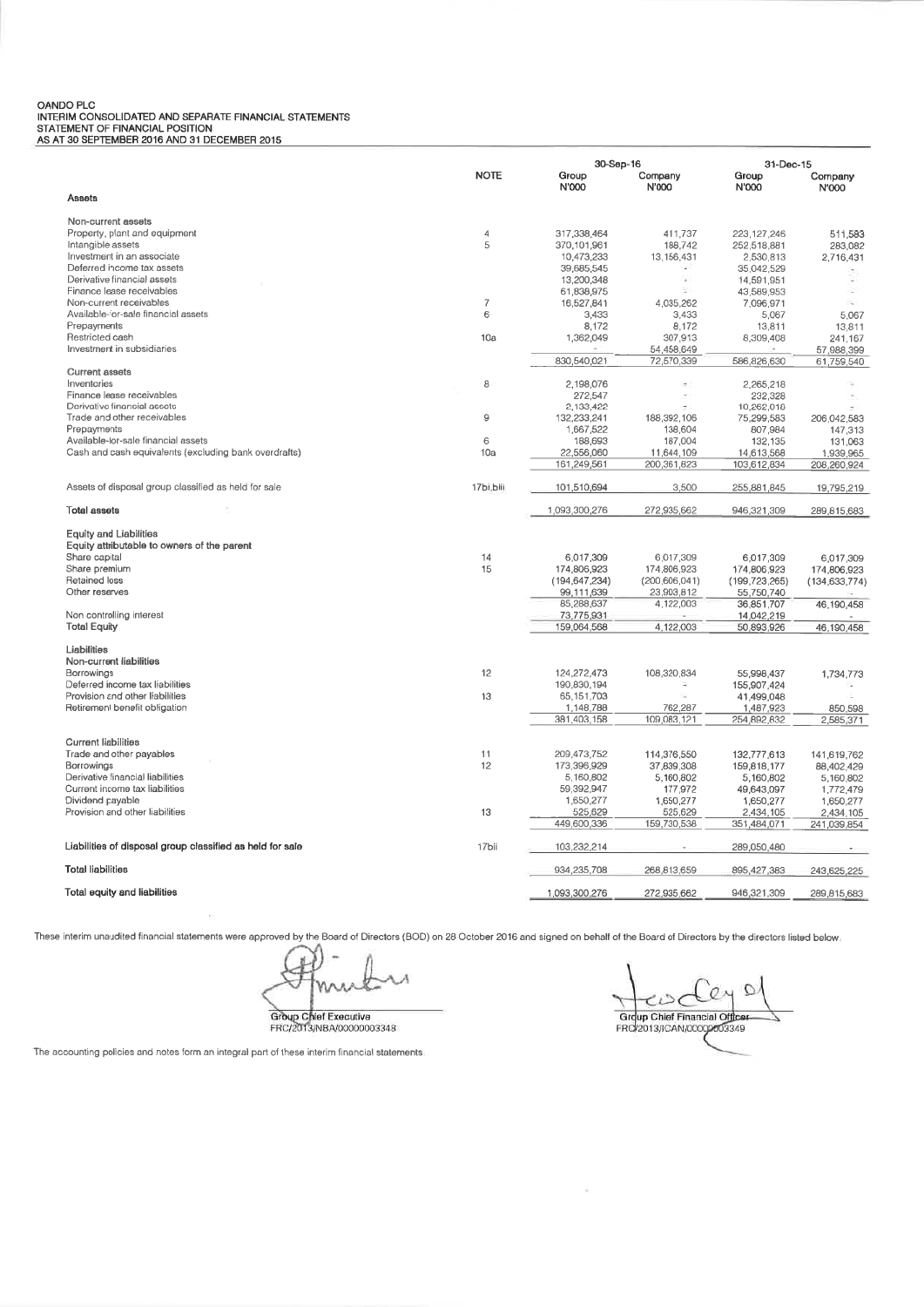# OANDO PLC<br>INTERIM CONSOLIDATED AND SEPARATE FINANCIAL STATEMENTS<br>STATEMENT OF PROFIT OR LOSS<br>FOR THE PERIOD ENDED 30 SEPTEMBER 2016 AND 30 SEPTEMBER 2015

|                                                                                                |             | 30-Sep-16      |                  | 30-Sep-15      |                  |
|------------------------------------------------------------------------------------------------|-------------|----------------|------------------|----------------|------------------|
| Continuing operations                                                                          | <b>NOTE</b> | Group<br>N'000 | Company<br>N'000 | Group<br>N'000 | Company<br>N'000 |
|                                                                                                |             |                |                  | Restated       |                  |
| Revenue                                                                                        | 3.3         | 227,845,948    | 12,414,082       | 134,762,323    | 6,230,469        |
| Cost of sales                                                                                  |             | (214,754,391)  | (7, 220, 136)    | (99,295,656)   |                  |
| Gross profit                                                                                   |             | 13,091,557     | 5,193,946        | 35,466,667     | 6,230,469        |
| Selling and marketing costs                                                                    |             |                |                  |                |                  |
| Administrative expenses                                                                        |             | (69, 436, 850) | 14,722,561       | (35, 190, 041) | (8, 106, 470)    |
| Impairment of receivables                                                                      |             | (21, 563, 927) | (55, 275, 531)   | (23, 599, 829) |                  |
| Other operating income/(expense)                                                               |             | 35,914,520     | (130, 272)       | 15,362,521     | 4,005,727        |
| Operating (loss)/profit                                                                        | 3.3         | (41,994,700)   | (35, 489, 296)   | (7,960,682)    | 2,129,726        |
|                                                                                                |             |                |                  |                |                  |
| Finance income                                                                                 |             | 4,450,537      | 15,007           | (2,995,831)    | 904,802          |
| Finance costs                                                                                  |             | (47, 474, 187) | (30, 373, 570)   | (33, 166, 793) | (22,961,255)     |
| Finance costs - net                                                                            | 3.3         | (43,023,650)   | (30, 358, 563)   | (36, 162, 624) | (22,056,453)     |
| Share of loss of associate                                                                     |             | (2,497,581)    |                  | (27, 190)      |                  |
| Loss before income tax from continuing operations                                              | 3.3         | (87, 515, 931) | (65, 847, 859)   | (44, 150, 496) | (19,926,727)     |
| Income tax credit/(expense)                                                                    | 3.3         | 33.169.686     | (124, 408)       | 6.431.171      | (200, 280)       |
| Loss for the period from continuing operations                                                 |             | (54.346.245)   | (65.972.267)     | (37.719.325)   | (20, 127, 007)   |
|                                                                                                |             |                |                  |                |                  |
| Discontinued operations<br>Profit/(loss) after tax for the period from discontinued operations | 17a         | 18,459,575     |                  | (9,911,549)    |                  |
| Loss for the period                                                                            |             | (35,886,670)   | (65,972,267)     | (47,630,874)   | (20, 127, 007)   |
| (Loss)/profit attributable to:                                                                 |             |                |                  |                |                  |
| Equity holders of the parent                                                                   |             | (37,912,198)   | (65,972,267)     | (47, 238, 310) | (20, 127, 007)   |
| Non-Controlling interests                                                                      |             | 2,025,528      |                  | (392, 564)     |                  |
|                                                                                                |             | (35.886.670)   | (65,972,267)     | (47.630.874)   | (20, 127, 007)   |

Earnings per share from continuing and discontinued operations attributable to ordinary equity holders of the parent during the period: (expressed in kobo per share)

| Basic and diluted (loss)/earnings per share | 16    |       |
|---------------------------------------------|-------|-------|
| From continuing operations                  | (467) | (345) |
| From discontinued operations                | 152   | (96)  |
| From profit/(loss) for the period           | (315) | (442) |

The accounting policies and notes form an integral part of these interim financial statements.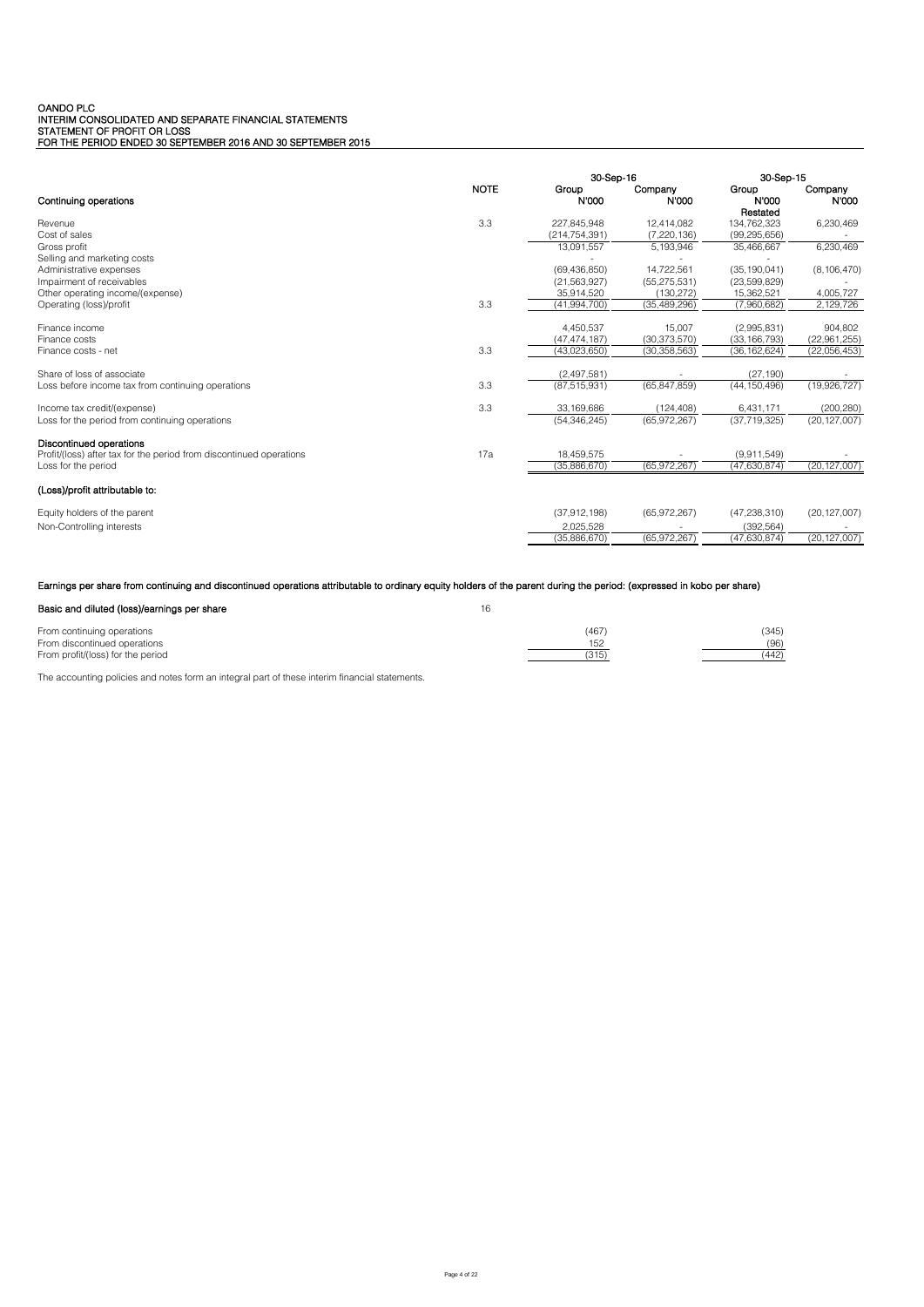# OANDO PLC<br>INTERIM CONSOLIDATED AND SEPARATE FINANCIAL STATEMENTS<br>STATEMENT OF OTHER COMPREHENSIVE INCOME<br>FOR THE PERIOD ENDED 30 SEPTEMBER 2016 AND 30 SEPTEMBER 2015

|                                                                                                                                                                                                                                                                                        |                                        | 30-Sep-16                    |                                           | 30-Sep-15                        |
|----------------------------------------------------------------------------------------------------------------------------------------------------------------------------------------------------------------------------------------------------------------------------------------|----------------------------------------|------------------------------|-------------------------------------------|----------------------------------|
|                                                                                                                                                                                                                                                                                        | Group<br>N'000                         | Company<br>N'000             | Group<br><b>N'000</b><br>Restated         | Company<br>N'000                 |
| Loss for the period                                                                                                                                                                                                                                                                    | (35,886,670)                           | (65,972,267)                 | (47,630,874)                              | (20, 127, 007)                   |
| Other comprehensive income:<br>Items that may be reclassified to profit or loss in subsequent periods:<br>Exchange differences on translation of foreign operations<br>Fair value gain on available for sale financial assets<br>Other comprehensive income for the period, net of tax | 115.666.490<br>54.307<br>115.720.797   | 54,307<br>54.307             | 9,295,467<br>(21, 818)<br>9.273.649       | (21, 818)<br>(21, 818)           |
| Total comprehensive income/(loss) for the period                                                                                                                                                                                                                                       | 79,834,127                             | (65,917,960)                 | (38, 357, 225)                            | (20, 148, 825)                   |
| Attributable to:<br>- Equity holders of the parent<br>- Non-controlling interests                                                                                                                                                                                                      | 49.917.829<br>29.916.298<br>79.834.127 | (65.917.960)<br>(65,917,960) | (39.088.414)<br>731.189<br>(38, 357, 225) | (20, 148, 825)<br>(20, 148, 825) |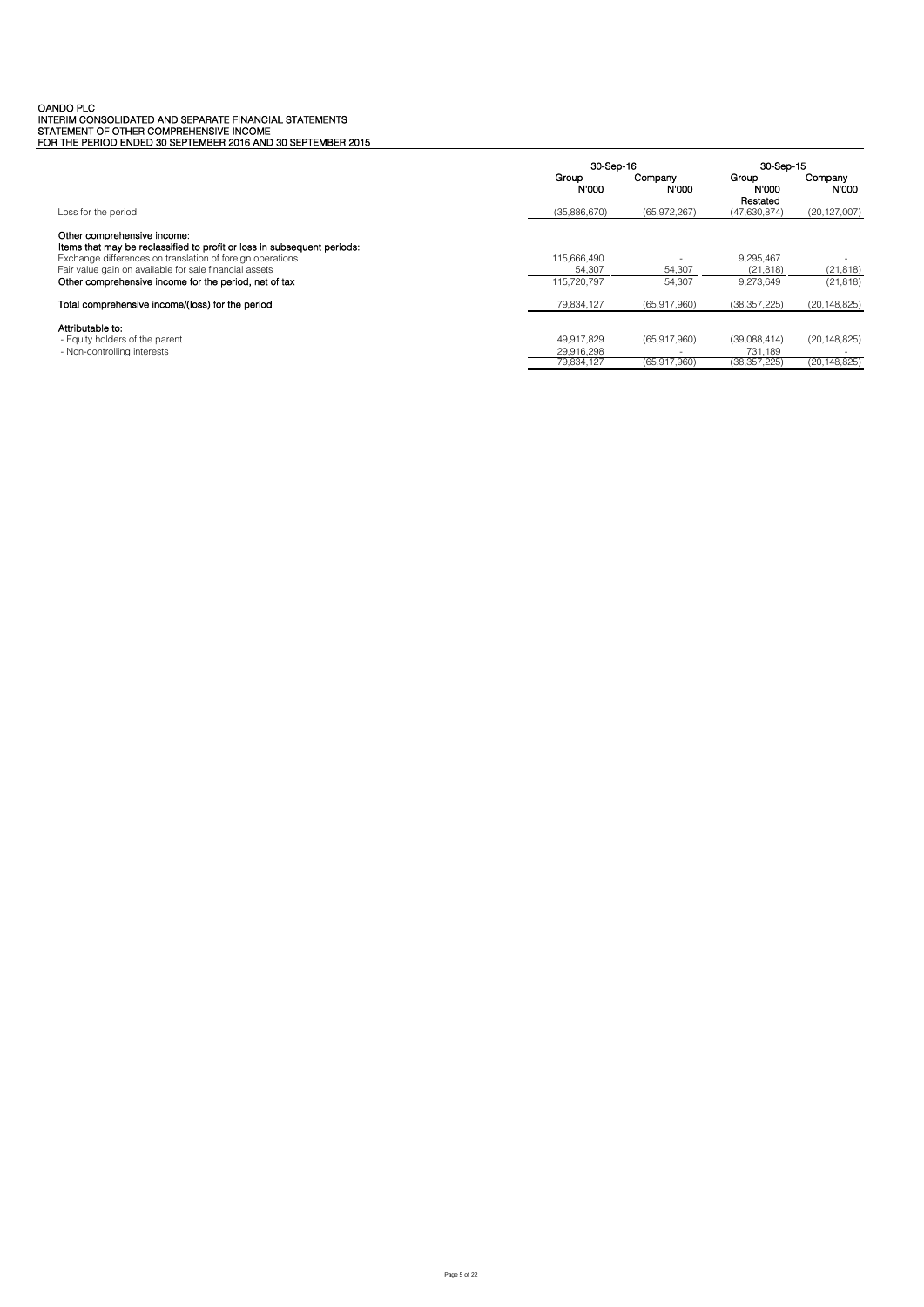# OANDO PLC<br>INTERIM CONSOLIDATED AND SEPARATE FINANCIAL STATEMENTS<br>STATEMENT OF CHANGES IN EQUITY<br>FOR THE PERIOD ENDED 30 SEPTEMBER 2016 AND 30 SEPTEMBER 2015

| <b>GROUP</b>                                                                                                                                                                                        | Share Capital &<br>Share Premium<br>N'000 | Other reserves<br>N'000          | Retained<br>earnings<br>N'000 | Equity holders of<br>parent<br>N'000  | Non controlling<br>interest<br>N'000 | <b>Total equity</b><br>N'000 |
|-----------------------------------------------------------------------------------------------------------------------------------------------------------------------------------------------------|-------------------------------------------|----------------------------------|-------------------------------|---------------------------------------|--------------------------------------|------------------------------|
| Balance as at 1 January 2015                                                                                                                                                                        | 136,096,566                               | 45,342,918                       | (150, 300, 361)               | 31.139.123                            | 12,471,648                           | 43,610,771                   |
| Loss for the period                                                                                                                                                                                 |                                           |                                  | (47, 238, 310)                | (47, 238, 310)                        | (392, 564)                           | (47,630,874)                 |
| Other comprehensive income for the period                                                                                                                                                           |                                           | 8,149,896                        |                               | 8,149,896                             | 1,123,753                            | 9,273,649                    |
| Total comprehensive income for the period                                                                                                                                                           | 136.096.566                               | 53,492,814                       | (197,538,671)                 | (7,949,291)                           | 13,202,837                           | 5,253,546                    |
| Total transactions with owners of the parent, recognised directly in                                                                                                                                |                                           |                                  |                               |                                       |                                      |                              |
| Value of employee services                                                                                                                                                                          |                                           | 330,531                          |                               | 330.531                               |                                      | 330.531                      |
| Proceeds from shares issued                                                                                                                                                                         | 48.673.155                                |                                  |                               | 48,673,155                            | 129,704                              | 48,802,859                   |
| Share issue expenses                                                                                                                                                                                | (3, 130, 824)                             |                                  |                               | (3, 130, 824)                         |                                      | (3, 130, 824)                |
| Dividend paid by subsidiary                                                                                                                                                                         |                                           | $\overline{\phantom{a}}$         | $\sim$                        |                                       | (165,906)                            | (165,906)                    |
| Total transaction with owners                                                                                                                                                                       | 45,542,331                                | 330,531                          | ÷.                            | 45,872,862                            | (36, 202)                            | 45,836,660                   |
| Change in ownership interests in subsidiaries that do not result in<br>a loss of control<br>Total transactions with owners of the parent, recognised directly in<br>Balance as at 30 September 2015 | 45,542,331<br>181,638,897                 | 235.176<br>565,707<br>54,058,521 | 698<br>698<br>(197, 537, 973) | 235.874<br>46,108,736<br>38, 159, 445 | (235.874)<br>(272,076)<br>12,930,761 | 45,836,660<br>51,090,206     |
| Balance as at 1 January 2016                                                                                                                                                                        | 180,824,232                               | 55,750,740                       | (199, 723, 265)               | 36,851,707                            | 14,042,219                           | 50,893,926                   |
| (Loss)/profit for the period                                                                                                                                                                        |                                           |                                  | (37, 912, 198)                | (37,912,198)                          | 2.025.528                            | (35,886,670)                 |
| Other comprehensive income for the period                                                                                                                                                           |                                           | 87,830,027                       |                               | 87,830,027                            | 27,890,770                           | 115,720,797                  |
| Total comprehensive income for the period                                                                                                                                                           | 180.824.232                               | 143,580,767                      | (237, 635, 463)               | 86,769,536                            | 43,958,517                           | 130,728,053                  |
|                                                                                                                                                                                                     |                                           |                                  |                               |                                       |                                      |                              |
| Total transactions with owners of the parent, recognised directly in<br>equity                                                                                                                      |                                           |                                  |                               |                                       |                                      |                              |
| Value of employee services                                                                                                                                                                          |                                           | 119,194                          |                               | 119,194                               |                                      | 119,194                      |
| Acceleration of options and performance share units                                                                                                                                                 |                                           | 980.505                          |                               | 980.505                               |                                      | 980.505                      |
| Option settlement                                                                                                                                                                                   |                                           | (527, 854)                       |                               | (527, 854)                            |                                      | (527, 854)                   |
| Share issue expenses                                                                                                                                                                                |                                           | (655, 740)                       |                               | (655, 740)                            |                                      | (655, 740)                   |
| Reclassification of revaluation reserve                                                                                                                                                             |                                           | (22, 194, 982)                   | 22,194,982                    |                                       |                                      |                              |
| Dividend paid by subsidiary                                                                                                                                                                         |                                           |                                  |                               |                                       | (80, 743)                            | (80, 743)                    |
| Disposal of subsidiary                                                                                                                                                                              |                                           |                                  |                               |                                       | (1,458,632)                          | (1,458,632)                  |
| Total transaction with owners                                                                                                                                                                       | $\omega$                                  | (22, 278, 878)                   | 22.194.982                    | (83.896)                              | (1,539,375)                          | (1,623,271)                  |
| Change in ownership interests in subsidiaries that do not result in                                                                                                                                 |                                           |                                  |                               |                                       |                                      |                              |
| a loss of control                                                                                                                                                                                   |                                           | (22, 190, 251)                   | 20,793,247                    | (1,397,004)                           | 31,356,790                           | 29,959,786                   |
| Total transactions with owners of the parent, recognised directly in                                                                                                                                |                                           |                                  |                               |                                       |                                      |                              |
| equity                                                                                                                                                                                              |                                           | (44, 469, 129)                   | 42.988.229                    | (1.480.900)                           | 29.817.415                           | 28.336.515                   |
| Balance as at 30 September 2016                                                                                                                                                                     | 180,824,232                               | 99.111.639                       | (194, 647, 234)               | 85.288.636                            | 73,775,931                           | 159.064.568                  |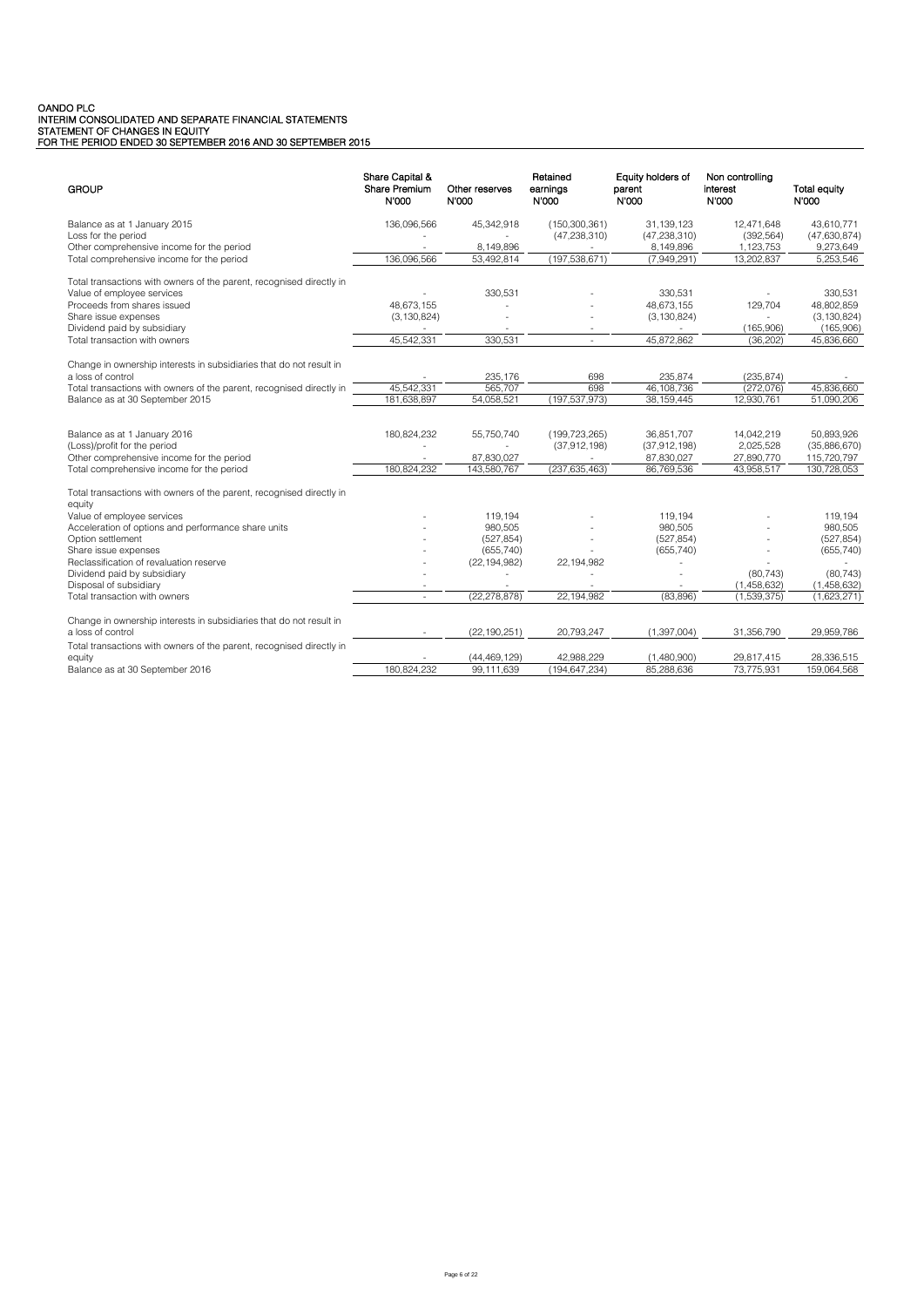# OANDO PLC<br>INTERIM CONSOLIDATED AND SEPARATE FINANCIAL STATEMENTS<br>STATEMENT OF CHANGES IN EQUITY<br>FOR THE PERIOD ENDED 30 SEPTEMBER 2016 AND 30 SEPTEMBER 2015

| <b>COMPANY</b>                                                              | <b>Share Capital</b><br>N'000 | Other reserves<br>N'000 | Retained earnings<br>N'000 | Total equity<br>N'000 |
|-----------------------------------------------------------------------------|-------------------------------|-------------------------|----------------------------|-----------------------|
| Balance as at 1 January 2015                                                | 136,096,566                   |                         | (107,794,336)              | 28,302,230            |
| Loss for the period                                                         |                               | $\sim$                  | (20, 127, 007)             | (20, 127, 007)        |
| Other comprehensive loss for the period                                     |                               |                         | (21, 818)                  | (21, 818)             |
| Total comprehensive income/(loss) for the period                            | 136.096.566                   |                         | (127.943.161)              | 8,153,405             |
| Total transactions with owners of the parent, recognised directly in equity |                               |                         |                            |                       |
| Proceeds from shares issued                                                 | 48,673,155                    |                         |                            | 48,673,155            |
| Share issue expenses                                                        | (3, 130, 824)                 |                         |                            | (3, 130, 824)         |
| Total transaction with owners                                               | 45,542,331                    |                         |                            | 45,542,331            |
| Balance as at 30 September 2015                                             | 181,638,897                   | $\sim$                  | (127, 943, 161)            | 53,695,736            |
| Balance as at 1 January 2016                                                | 180,824,232                   |                         | (134, 633, 774)            | 46,190,458            |
| Loss for the period                                                         |                               |                         | (65,972,267)               | (65,972,267)          |
| Other comprehensive income for the period                                   |                               | 54,307                  |                            | 54,307                |
| Total comprehensive income/(loss) for the period                            | 180,824,232                   | 54,307                  | (200, 606, 041)            | (19, 727, 502)        |
| Total transactions with owners of the parent, recognised directly in equity |                               |                         |                            |                       |
| Contributed surplus                                                         |                               | 23,849,505              |                            | 23,849,505            |
| Balance as at 30 September 2016                                             | 180,824,232                   | 23,903,812              | (200, 606, 041)            | 4,122,003             |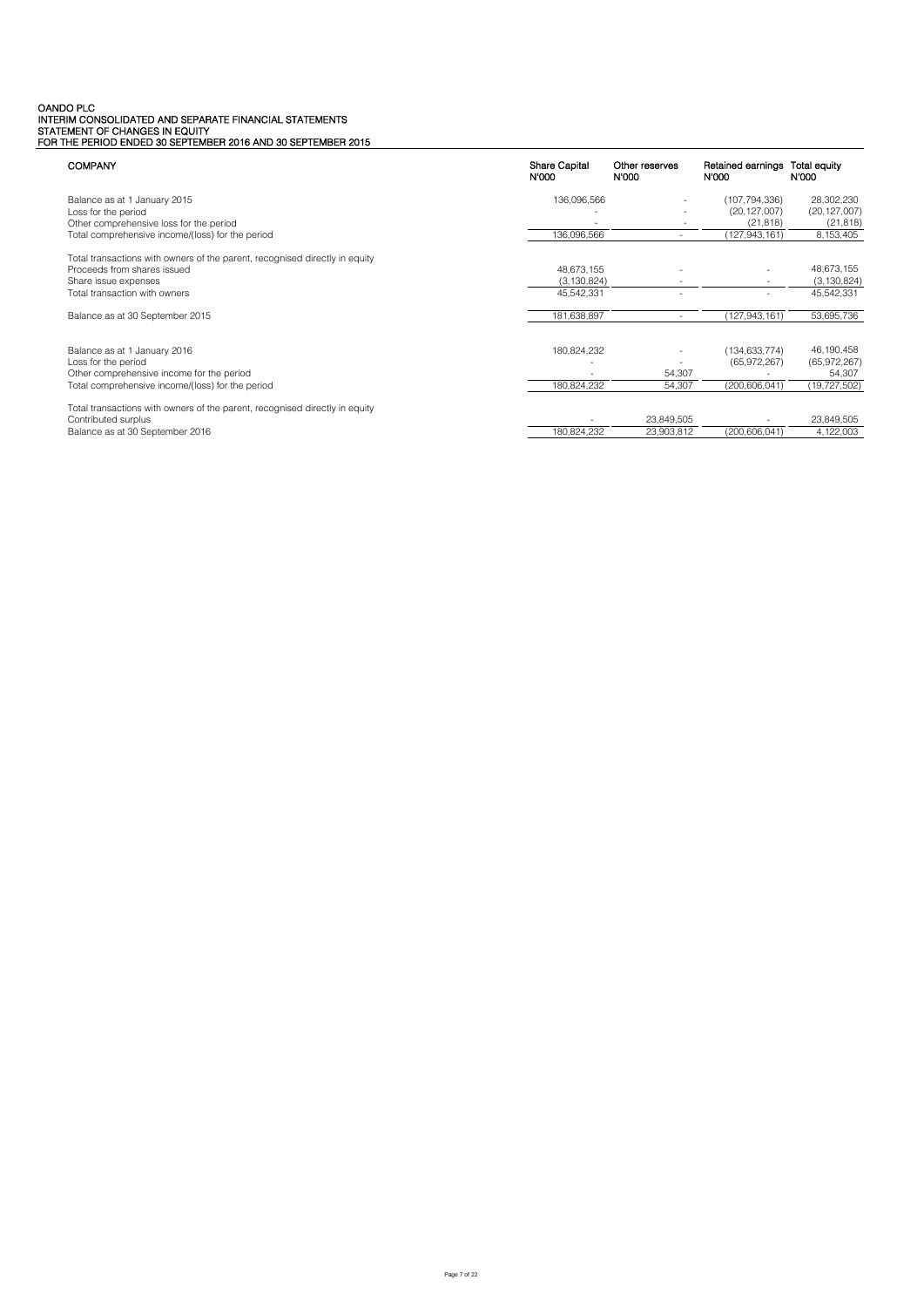OANDO PLC<br>INTERIM CONSOLIDATED AND SEPARATE FINANCIAL STATEMENTS<br>STATEMENT OF CASH FLOWS<br>FOR THE PERIOD ENDED 30 SEPTEMBER 2016 AND 30 SEPTEMBER 2015

|                                                                           | 30-Sep-16       |                             |                               | 30-Sep-15                   |                         |
|---------------------------------------------------------------------------|-----------------|-----------------------------|-------------------------------|-----------------------------|-------------------------|
|                                                                           | <b>NOTE</b>     | Group<br>N'000              | Company<br>N'000              | Group<br>N'000              | Company<br>N'000        |
| Cash flows from operating activities                                      |                 |                             |                               | Restated                    |                         |
| Net cash flow from operating activities before                            |                 |                             |                               |                             |                         |
| changes in working capital                                                | 18<br>19        | 17.708.364                  | (5,438,528)                   | 62.770.526                  | 2.118.110               |
| Net decrease/(increase) in working capital<br>Income tax paid             |                 | 14, 185, 491<br>(8,790,707) | 1,341,011                     | 40,996,431<br>(8, 189, 566) | 9.993.113<br>(342, 676) |
| Interest paid                                                             |                 | (48,980,506)                | (1,718,915)<br>(30, 373, 570) | (37,080,351)                | (22,961,255)            |
| Net cash (used in)/from operating activities                              |                 | (25, 877, 358)              | (36, 190, 002)                | 58,497,040                  | (11, 192, 708)          |
|                                                                           |                 |                             |                               |                             |                         |
| Cash flows from investing activities                                      |                 |                             |                               |                             |                         |
| Purchase of property plant and equipment                                  |                 | (11,598,729)                | (54, 679)                     | (18, 453, 449)              | (167, 406)              |
| Acquisition of software                                                   |                 | (965)                       | (965)                         | (98, 107)                   | (219,094)               |
| Disposal of subsidiary, net of cash                                       |                 | 21,704,980                  | $\omega$                      | (1, 151, 302)               |                         |
| Purchase of intangible exploration assets                                 |                 | (3,970,851)                 |                               |                             |                         |
| Payments relating to pipeline construction                                |                 | (2,217,678)                 |                               | (5,739,813)                 |                         |
| Increase in finance lease investment                                      |                 |                             | 19.772                        | (2,572,762)                 | 344.339                 |
| Proceeds from sale of property plant and equipment<br>Interest received   |                 | 5,057,205<br>1,782,498      | 15,007                        | 273,364<br>342,170          | 904,802                 |
| Net cash from/(used in) investing activities                              |                 | 10,756,460                  | (20, 865)                     | (27, 399, 899)              | 862,641                 |
|                                                                           |                 |                             |                               |                             |                         |
| Cash flows from financing activities                                      |                 |                             |                               |                             |                         |
| Proceeds from long term borrowings                                        |                 | 180,957,239                 | 114,847,914                   |                             | 9,960,160               |
| Repayment of long term borrowings                                         |                 | (17,002,063)                | (12,741,366)                  | (7, 517, 664)               |                         |
| Share issue expenses                                                      |                 |                             | $\overline{\phantom{a}}$      | (3, 130, 824)               | (3, 130, 824)           |
| Proceeds from issue of shares                                             |                 |                             | $\overline{a}$                | 48,673,155                  | 48,673,155              |
| Proceeds from issue of OER shares                                         |                 |                             |                               | 129,704                     |                         |
| Repayment of other short term borrowings                                  |                 | (175, 488, 557)             | (78, 304, 918)                | (120, 359, 909)             | (67, 210, 656)          |
| Proceeds from other short term borrowings                                 |                 | 97,282,196                  | 50,226,570                    |                             |                         |
| Dividend paid by subsidiary (NCI portion)                                 |                 | (80, 743)                   |                               | (165,906)                   |                         |
| Restricted cash - decrease/(increase)<br>Payment to acquire NCI in OER    |                 | 7,644,034<br>(1,368,350)    | (66, 746)                     | 5,360,859                   |                         |
| Net cash from/(used in) financing activities                              |                 | 91,943,756                  | 73,961,454                    | (77,010,584)                | (11,708,165)            |
|                                                                           |                 |                             |                               |                             |                         |
| Net change in cash and cash equivalents                                   |                 | 76,822,858                  | 37,750,588                    | (45,913,444)                | (22,038,232)            |
| Cash and cash equivalent at the beginning of the period                   |                 | (48, 781, 363)              | (26, 128, 902)                | (26, 239, 978)              | (461, 943)              |
| Exchange difference                                                       |                 | (6,585,062)                 |                               | 3,127,878                   |                         |
| Cash and cash equivalents at end of the period                            |                 | 21,456,432                  | 11.621.686                    | (69, 025, 544)              | (22, 500, 175)          |
| Cash and cash equivalents at 30 September 2016:                           |                 |                             |                               |                             |                         |
| Included in cash and cash equivalents per statement of financial position |                 | 22,533,637                  | 11,621,686                    | (19,898,707)                | (22,500,175)            |
| Included in the assets of the disposal group                              |                 | (1,077,205)                 | ÷                             | (49, 126, 838)              |                         |
|                                                                           |                 | 21,456,432                  | 11,621,686                    | (69, 025, 544)              | (22,500,175)            |
| Cash at period end is analysed as follows:                                |                 |                             |                               |                             |                         |
| Cash and bank balance                                                     |                 | 22,556,060                  | 11,644,109                    | 3,193,211                   | 591,743                 |
| <b>Bank overdrafts</b>                                                    |                 | (22, 423)                   | (22, 423)                     | (23,091,918)                | (23,091,918)            |
|                                                                           | 10 <sub>b</sub> | 22,533,637                  | 11,621,686                    | (19,898,707)                | (22,500,175)            |

The accounting policies and notes form an integral part of these interim financial statements.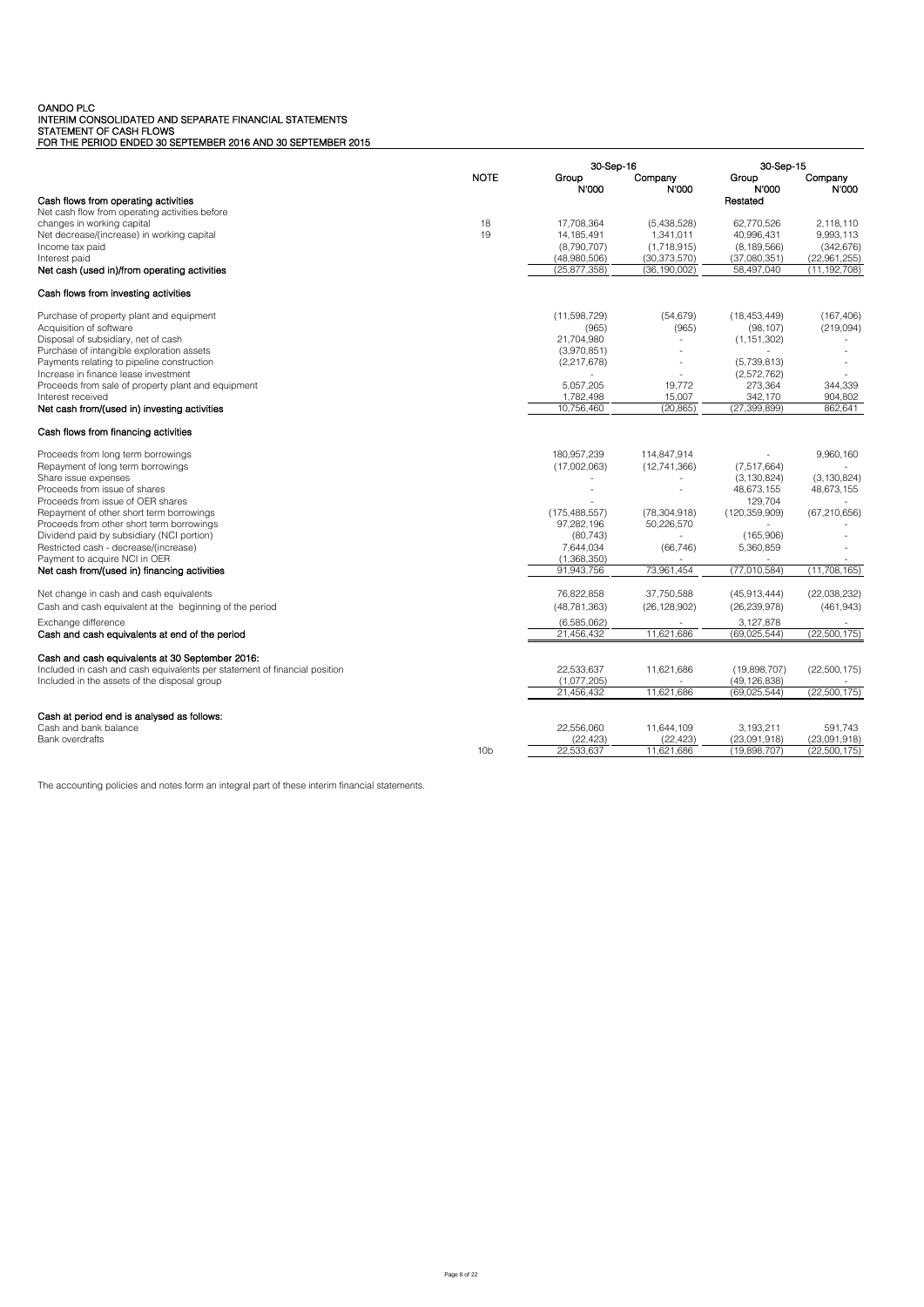# 1. General information

Oando Plc. (formerly Unipetrol Nigeria Plc.) was registered by a special resolution as a result of the acquisition of the shareholding of Esso Africa Incorporated (principal shareholder of Esso<br>Standard Nigeria Limited) by Federal Government of Nigeria to Ocean and Oil Investments Limited and the Nigerian public. In December 2002, the Company merged with Agip Nigeria Plc. following its acquisition of 60% of Agip Petrol's stake in Agip Nigeria Plc. The Company formally changed its name from Unipetrol Nigeria Plc. to Oando Plc. in December 2003.

Oando Plc. (the "Company") is listed on the Nigerian Stock Exchange and the Johannesburg Stock Exchange. The Company disposed Oando Energy Services effective 31 March 2016 and companies in the downstream division effective 30 June 2016. It also plans to divest part of its interest in the Gas and Power division in 2016. However, it retains its significant ownership of Oando Trading Dubai, Oando Trading Bermuda and the upstream companies. See Note 3 for segment results.

# 2. Summary of significant accounting policies

### 2.1 Basis of preparation

The consolidated financial statements of Oando Plc. have been prepared in accordance with International Financial Reporting Standards (IFRS) issued by the International Accounting Standards Board (IASB) and IFRS Interpretations Committee (IFRS IC) interpretations applicable to companies reporting under IFRS. The interim consolidated financial statements are presented in Naira, rounded to the nearest thousand, and prepared under the historical cost convention, as modified by the revaluation of land and buildings, available-for-sale financial assets, and financial assets and financial liabilities (including derivative instruments) at fair value through profit or loss.

The preparation of financial statements in conformity with IFRS requires the use of estimates and assumptions that affect the reported amounts of assets and liabilities and disclosure of contingent assets and liabilities at the date of the financial statements and the reported amounts of revenues and expenses during the reporting period. Although these estimates are based on the Directors' best knowledge of current events and actions, actual results ultimately may differ from those estimates.

#### 2.2 Basis of Consolidation

# (i) Subsidiaries

.<br>Ubsidiaries are all entities (including structured entities) over which the Group has power or control. The Group controls an entity when the Group is exposed to, or has rights to, variable returns from its involvement with the entity and has the ability to use its power over the entity to affect the amount of the entity's return. Subsidiaries are fully consolidated from the date on which control is transferred to the Group. They are de-consolidated from the date that control ceases. In the separate financial statement, investment in subsidiaries is measured at cost less mulated impairments. Investment in subsidiary is impaired when its recoverable amount is lower than its carrying value. The Group considers all facts and circumstances', including the accumulated impairments. Investment in size of the Group's voting rights relative to the size and dispersion of other vote holders in the determination of control.

If the business consideration is achieved in stages, the acquisition date carrying value of the acquirer's previously held equity interest in the acquiree is re-measured to fair value at the acquisition date; any gains or losses arising from such re-measurement are recognised in profit or loss.

The acquisition method of accounting is used to account for the acquisition of subsidiaries by the Group. The consideration transferred for the acquisition of a subsidiary is the fair value of the assets transferred, the liabilities incurred to the former owners of the acquiree and the equity interests issued by the Group. The consideration transferred includes the fair value of any asset or liability resulting from a contingent consideration arrangement.

Identifiable assets acquired and liabilities and contingent liabilities assumed in a business combination are measured initially at their fair values at the acquisition date. On an acquisition-byacquisition basis, the Group recognises any non-controlling interest in the acquiree, either at fair value or at the non-controlling interest's proportionate share of the recognised amounts of acquiree's identifiable net assets. Any contingent consideration to be transferred by the Group is recognised at fair value at the acquisition date. Subsequent changes to the fair value of the contingent consideration that is deemed to be an asset or liability is recognised in accordance with IAS 39 either in profit or loss or as a change to other comprehensive income. Contingent consideration that is classified as equity is not re-measured, and its subsequent settlement is accounted for within equity.

### Acquisition-related costs are expensed as incurred.

The excess of the consideration transferred, the amount of any controlling interest in the acquiree, and the acquisition date fair value of any previous equity interest in the acquiree over the fair value of the identifiable net assets acquired is recorded as goodwill. If the total of consideration transferred non-controlling interest recognised and previously held interest is less than the fair value of the net assets of the subsidiary acquired in the case of a bargain purchase, the difference is recognised directly in the income statement.

Inter-company transactions, amounts, balances and income and expenses on transactions between Group companies are eliminated. Profits and losses resulting from transactions that are recognised in assets are also eliminated. Accounting policies and amounts of subsidiaries have been changed where necessary to ensure consistency with the policies adopted by the **Group** 

# (ii) Disposal of subsidiaries

When the Group ceases to have control, any retained interest in the entity is re-measured to its fair value at the date when control is lost, with the change in carrying amount recognised in profit or loss. The fair value is the initial carrying amount for the purposes of subsequently accounting for the retained interest as an associate, joint venture or financial asset. In addition, any amounts previously recognised in other comprehensive income in respect of that entity are accounted for as if the Group had directly disposed of the related assets or liabilities. This may mean that amounts previously recognised in other comprehensive income are reclassified to profit or loss.

#### (iii) Investment in Associates

Associates are all entities over which the Group has significant influence but not control, generally accompanying a shareholding of between 20% and 50% of the voting rights. Investments in associates are accounted for using the equity method of accounting. Under the equity method, the investment is initially recognised at cost, and the carrying amount is increased or<br>decreased to recognise the investor's acquisition.

If the ownership interest in an associate is reduced but significant influence is retained, only a proportionate share of the amounts previously recognised in other comprehensive income is reclassified to profit or loss where appropriate.

The Group's share of post-acquisition profit or loss is recognised in the income statement, and its share of post-acquisition movements in other comprehensive income is recognised in other comprehensive income with a corresponding adjustment to the carrying amount of the investment. When the Group's share of losses in an associate equals or exceeds its interest in the associate, including any other unsecured receivables, the Group does not recognise further losses, unless it has incurred legal or constructive obligations or made payments on behalf of the associate.

The Group determines at each reporting date whether there is any objective evidence that the investment in the associate is impaired. If this is the case, the group calculates the amount of impairment as the difference between the recoverable amount of the associate and its carrying value and recognises the amount adjacent to 'share of profit/(loss) of associates in the statement of profit or loss.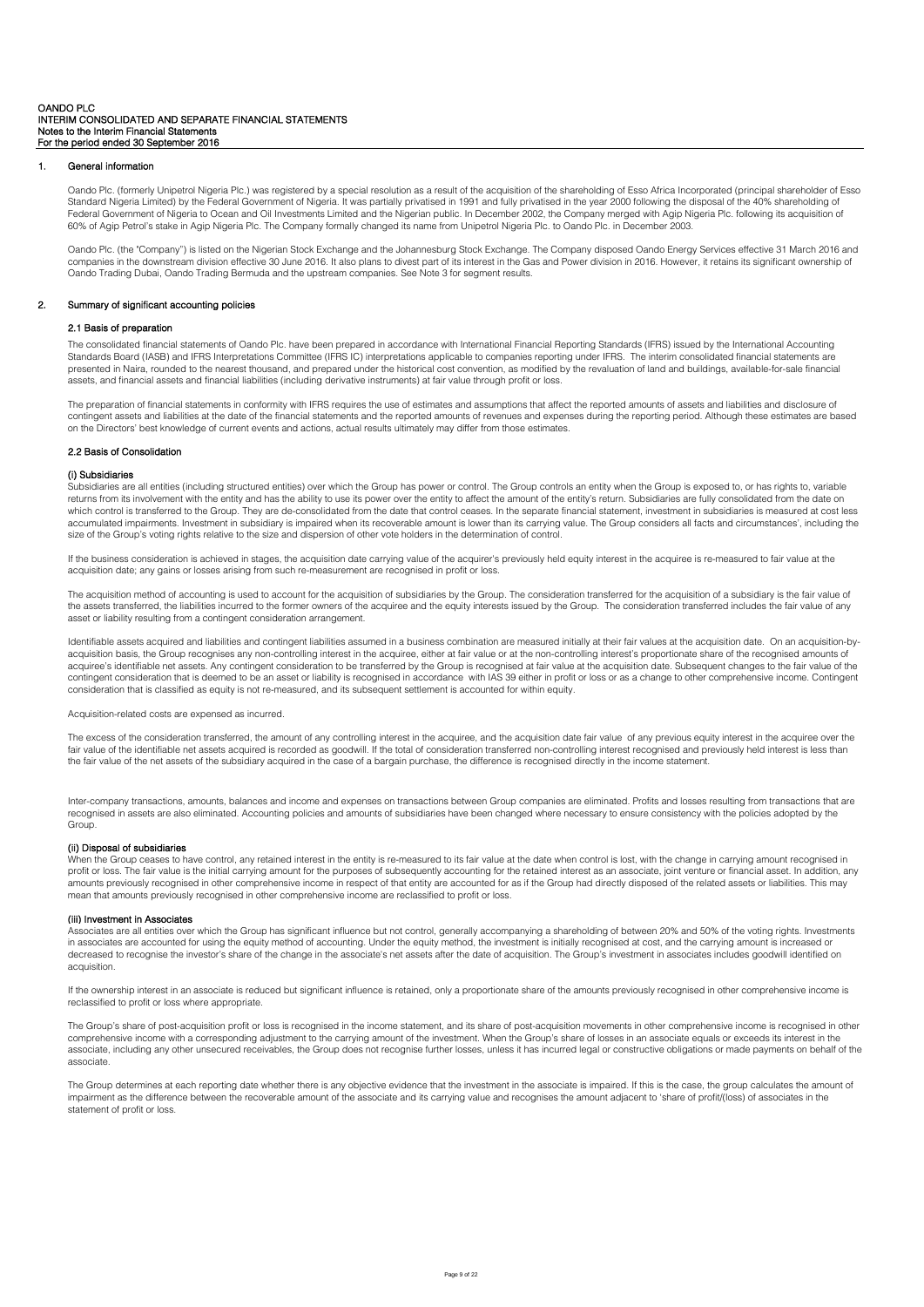Profits and losses resulting from upstream and downstream transactions between the Group and its associate are recognised in the Group's financial statements only to the extent of unrelated investor's interests in the associates. Unrealised losses are eliminated unless the transaction provides evidence of an impairment of the asset transferred. Dilution gains and losses arising in investments in associates are recognised in the statement of profit or loss.

In the separate financial statements of the Company, Investment in associates are measured at cost less impairment, Investment in associate is impaired when its recoverable amount is lower than its carrying value.

# (iv) Foreign currency translation

These consolidated financial statements are presented in Naira, which is the Group's functional and presentation currency. Items included in the financial statements of each of the Group's entities are measured using the currency of the primary economic environment in which the entity operates ('the functional currency').

# (v) Transactions and balances in Group entities

Foreign currency transactions are translated into the functional currency of the respective entity using the exchange rates prevailing on the dates of the transactions or the date of valuation where items are re-measured. Foreign exchange gains and losses resulting from the settlement of such transactions and from the translation at year-end exchange rates of monetary assets and liabilities denominated in foreign currencies are recognised in the statement of profit or loss. except when deferred in other comprehensive income as qualifying cashflow hedges and qualifying net investment hedges. Foreign exchange gains and losses that relate to borrowings and cash and cash equivalents are presented in the income statement within 'finance income or costs'. All other foreign exchange gains and losses are presented in the income statement within 'other (losses)/gains – net'. Changes in the fair value of monetary securities denominated in foreign currency classified as available for sale are analysed between translation differences resulting from changes in the amortised cost of the security and other changes in the carrying amount of the security. Translation differences related to changes in amortised cost are recognised in profit or loss, and other changes in carrying amount are recognised in other comprehensive income. Translation differences on non-monetary financial assets and liabilities such as equities held at fair value through profit or loss are recognised in profit or loss as part of the fair value gain or loss. Translation differences on non-monetary financial assets, such as equities classified as available for sale, are included in other comprehensive income.

# (vi) Consolidation of Group entities

The results and financial position of all the Group entities (none of which has the currency of a hyperinflationary economy) that have a functional currency different from the presentation currency are translated into the presentation currency as follows:

- assets and liabilities for each statement of financial position items presented, are translated at the closing rate at the reporting date;

 - income and expenses for each income statement are translated at average exchange rates (unless this average is not a reasonable approximation of the cumulative effect of the rates prevailing on the transaction dates, in which case income and expenses are translated at a rate on the dates of the transactions) ; and

- all resulting exchange differences are recognised in other comprehensive income.

# 2.3 Other significant accounting policies

#### (a) Segment reporting

rating segments are reported in a manner consistent with internal reporting provided to the chief operating decision-maker. The chief operating decision-maker, who is responsible for allocating resources and assessing performance of the operating segments, has been identified as the Group Leadership Council (GLC).

# (b) Property, Plant and Equipment

All categories of property, plant and equipment are initially recorded at cost. Buildings and freehold land are subsequently shown at market value, based on triennial valuations by external independent valuers, less subsequent depreciation for buildings. All other property, plant and equipment are stated at historical cost less depreciation.

Subsequent costs are included in the asset's carrying amount or recognised as a separate asset, as appropriate, only when it is probable that future economic benefits associated with the item will flow to the Group and the cost of the item can be measured reliably. The carrying amount of the replaced part is derecognised. All other repairs and maintenance are charged to the income statement during the financial period in which they are incurred.

Increases in the carrying amount arising on revaluation of land and buildings are credited to revaluation reserve in shareholders' equity. Decreases that offset previous increases of the same asset are charged against fair value reserves directly in equity; all other decreases are charged to the income statement. An asset's carrying amount is written down immediately to its recoverable amount if the it is greater than its estimated recoverable amount.

Freehold land is not depreciated. Depreciation on other assets is calculated using the straight line method to write down their cost or revalued amounts to their residual values over their estimated useful lives as follows:

# Depreciation

Depreciation is calculated using the straight-line method to allocate their cost or revalued amounts to their residual values over their estimated useful lives, as follows:

| <b>Buildings</b>             | $20 - 50$ years | $(2 - 5\%)$          |
|------------------------------|-----------------|----------------------|
| Plant and machinery          | $8 - 20$ years  | $(5 - 12^{1}/2%)$    |
| Equipment and motor vehicles | $3 - 5$ vears   | $(20 - 33^{1}/3 \%)$ |

# (c) Intangible assets

#### (i) Goodwill

Goodwill arises from the acquisition of subsidiaries and is initially measured at cost, being the excess of the aggregate of the consideration transferred and the amount recognized for noncontrolling interest and any interest previously held over the net identifiable assets acquired, liabilities assumed. Goodwill on acquisitions of subsidiaries is included in intangible assets.

Goodwill is allocated to cash-generating units (CGU's) for the purpose of impairment testing. The allocation is made to those CGU's expected to benefit from the business combination in<br>which the goodwill arose, identified goodwill is monitored for internal management purposes.

Goodwill is tested annually for impairment or more frequently if events or changes in circumstances indicate a potential impairment. The carrying value of goodwill is compared to the<br>recoverable amount, which is the higher Gains and losses on disposal of an entity include the carrying amount of goodwill relating to the entity sold.

# (ii) Computer software

Acquired computer software licences are capitalised on the basis of the costs incurred to acquire and bring to use the specific software. Software licenses have a finite useful life and are carried at cost less accumulated amortisation. Amortisation is calculated using straight line method to allocate the cost over their estimated useful lives of three to five years. The amortisation period is reviewed at each balance sheet date. Costs associated with maintaining computer software programmes are recognised as an expense when incurred.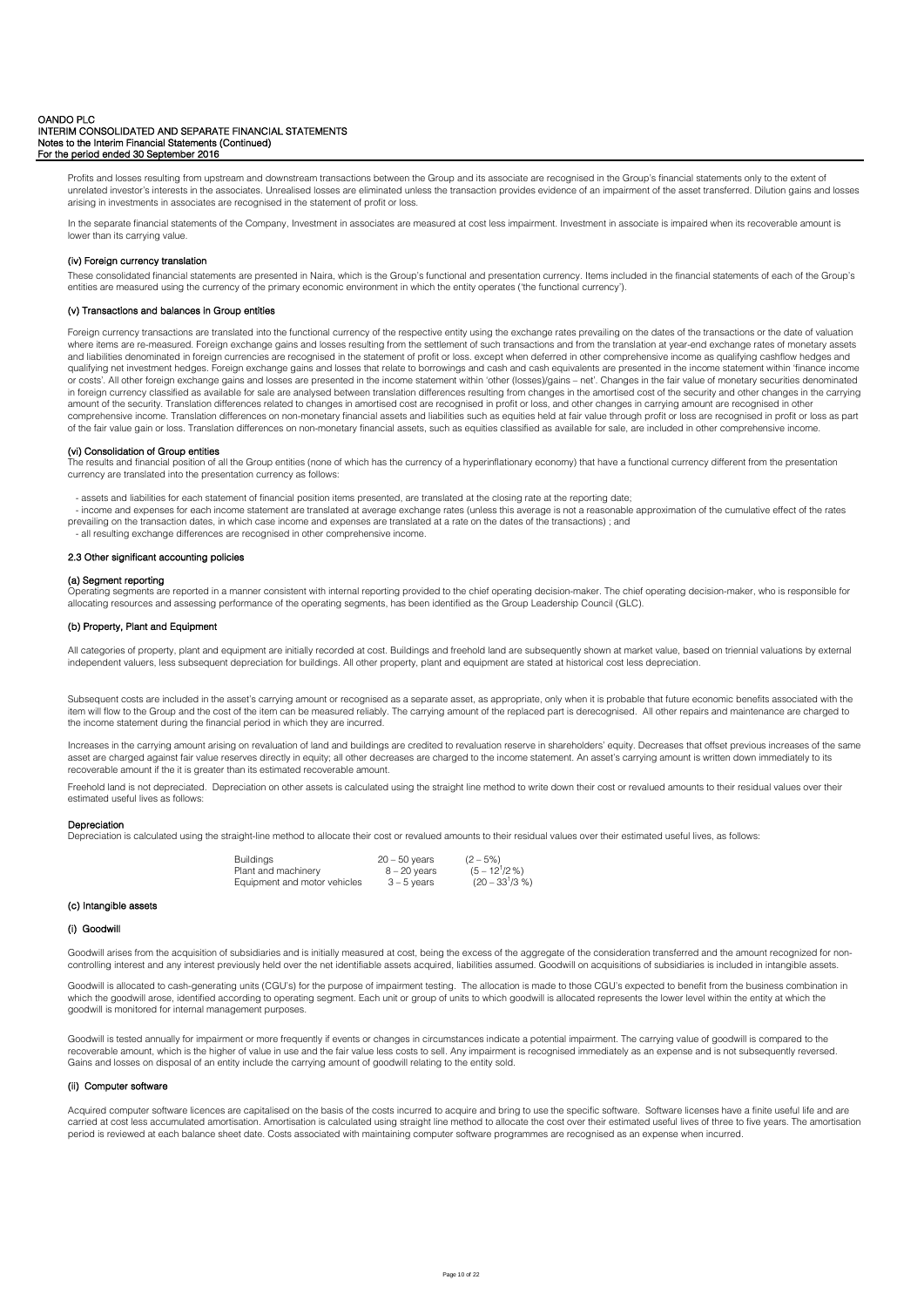# (iii) Concession contracts

The Group, through its subsidiaries have concession arrangements to fund, design and construct gas pipelines on behalf of the Nigerian Gas Company (NGC). The arrangement requires the Group as the operator to construct gas pipelines on behalf of NGC (the grantor) and recover the cost incurred from a proportion of the sale of gas to customers. The arrangement is within the scope of IFRIC 12.

# (d) Upstream activities

# Exploration and evaluation assets

Exploration and evaluation ("E&E") assets represent expenditures incurred on exploration properties for which technical feasibility and commercial viability have not been determined. E&E costs are initially capitalized as either tangible or intangible exploration and evaluation assets according to the nature of the assets acquired, these costs include acquisition of rights to explore, exploration drilling, carrying costs of unproved properties, and any other activities relating to evaluation of technical feasibility and commercial viability of extracting oil and gas resources. The Corporation will expense items that are not directly attributable to the exploration and evaluation asset pool. Costs that are incurred prior to obtaining the legal right to explore, develop or extract resources are expensed in the statement of income (loss) as incurred. Costs that are capitalized are recorded using the cost model with which they will be carried at cost less accumulated impairment. Costs that are capitalized are accumulated in cost centers by well, field or exploration area pending determination of technical feasibility and commercial viability.

Once technical feasibility and commercial viability of extracting the oil or gas is demonstrable, intangible exploration and evaluation assets attributable to those reserves are first tested for impairment and then reclassified from exploration and evaluation assets to a separate category within Property Plant and Equipment ("PP&E") referred to as oil and gas development assets and oil and gas assets. If it is determined that commercial discovery has not been achieved, these costs are charged to expense. Pre-license cost are expensed in the profit or loss in the period in which they occur

# Oil and gas assets

When technical feasibility and commercial viability is determinable, costs attributable to those reserves are reclassified from E&E assets to a separate category within Property Plant and Equipment ("PP&E") referred to as oil and gas properties under development or oil and gas producing assets. Costs incurred subsequent to the determination of technical feasibility and commercial viability and the costs of replacing parts of property, plant and equipment are recognized as oil and gas interests only when they increase the future economic benefits embodied in the specific asset to which they relate. All other expenditures are recognized in profit or loss as incurred. Such capitalized oil and natural gas interests generally represent costs incurred in developing proved and/or probable reserves and bringing in or enhancing production from such reserves, and are accumulated on a field or geotechnical area basis. The<br>carrying amount of any replaced or sold comp loss as incurred.

Oil and gas assets are measured at cost less accumulated depletion and depreciation and accumulated impairment losses. Oil and gas assets are incorporated into Cash Generating Units "CGU's" for impairment testing.

# (e) Impairment of assets

The Group assesses, at each reporting date, whether there is an indication that an asset may be impaired. If any indication exists, or when annual impairment testing for an asset is required, the Group estimates the asset's recoverable amount. An asset's recoverable amount is the higher of an asset's or CGU's fair value less costs of disposal and its value in use. The recoverable amount is determined for an individual asset, unless the asset does not generate cash inflows that are largely independent of those from other assets or groups of assets. When the carrying amount of an asset or CGU exceeds its recoverable amount, the asset is considered impaired and is written down to its recoverable amount.

In assessing value in use, the estimated future cash flows are discounted to their present value using a pre-tax discount rate that reflects current market assessments of the time value of<br>money and the risks specific to t appropriate valuation model is used. These calculations are corroborated by valuation multiples, quoted share prices for publicly traded companies or other available fair value indicators.

Intangible assets that have an indefinite useful life or intangible assets not ready to use are not subject to amortisation and are tested annually for impairment. Assets that are subject to amortisation are reviewed for impairment whenever events or changes in circumstances indicate that the carrying amount may not be recoverable.

# (f) Non current receivable - pipeline cost recovery

Non-current assets are classified as assets held for sale when their carrying amount is to be recovered principally through a sale transaction and a sale is considered highly probable. They are stated at lower of carrying amount and fair value less costs to sell.

#### (g) Production underlift and overlift

The Group receives lifting schedules for oil production generated by the Group's working interest in certain oil and gas properties. These lifting schedules identify the order and frequency<br>with which each partner can lift than their share (overlifted) and others will have taken less than their share (underlifted). The initial measurement of the overlift liability and underlift asset is at the market price of oil at the date of lifting, consistent with the measurement of the sale and purchase. Overlift balances are subsequently measured at fair value, while Underlift balances are carried at lower of carrying amount and current fair value.

# (h) Inventories

Inventories are stated at the lower of cost and net realisable value. Cost is determined using the weighted average method. The cost of finished goods and work in progress comprises raw materials, direct labour, other direct costs and related production overheads (based on normal operating capacity), but excludes borrowing costs. Net realisable value is the estimated selling price in the ordinary course of business, less applicable costs of completion and selling expenses.

#### (i) Receivables

Receivables are recognised initially at fair value and subsequently measured at amortised cost using the effective interest method less provision for impairment. A provision for impairment of receivables is established when there is objective evidence that the Group will not be able to collect all the amounts due according to the original terms of receivables. Significant financial difficulties of the debtor, probability that debtor will enter bankruptcy and default or delinquency in payment (more than 90 days overdue), are the indicators that a trade receivable is impaired. The carrying amount of the asset is reduced through the use of an allowance account and the amount of the loss is recognised in the profit or loss within administrative costs. When a trade receivable is uncollectible, it is written off against the allowance account for trade receivables. Subsequent recoveries of amounts previously written off are credited against administrative costs in the profit or loss.

The amount of the provision is the difference between the carrying amount and the present value of estimated future cash flows, discounted at the original effective interest rate. If collection is expected within the normal operating cycle of the Group they are classified as current, if not they are presented as non-current assets.

# (j) Cash and cash equivalents

Cash and cash equivalents include cash in hand, deposits held at call with banks, other short term highly liquid investments with original maturities of three months or less, restricted cash and bank overdrafts. Bank overdrafts are shown within borrowings in current liabilities in the consolidated statement of financial position.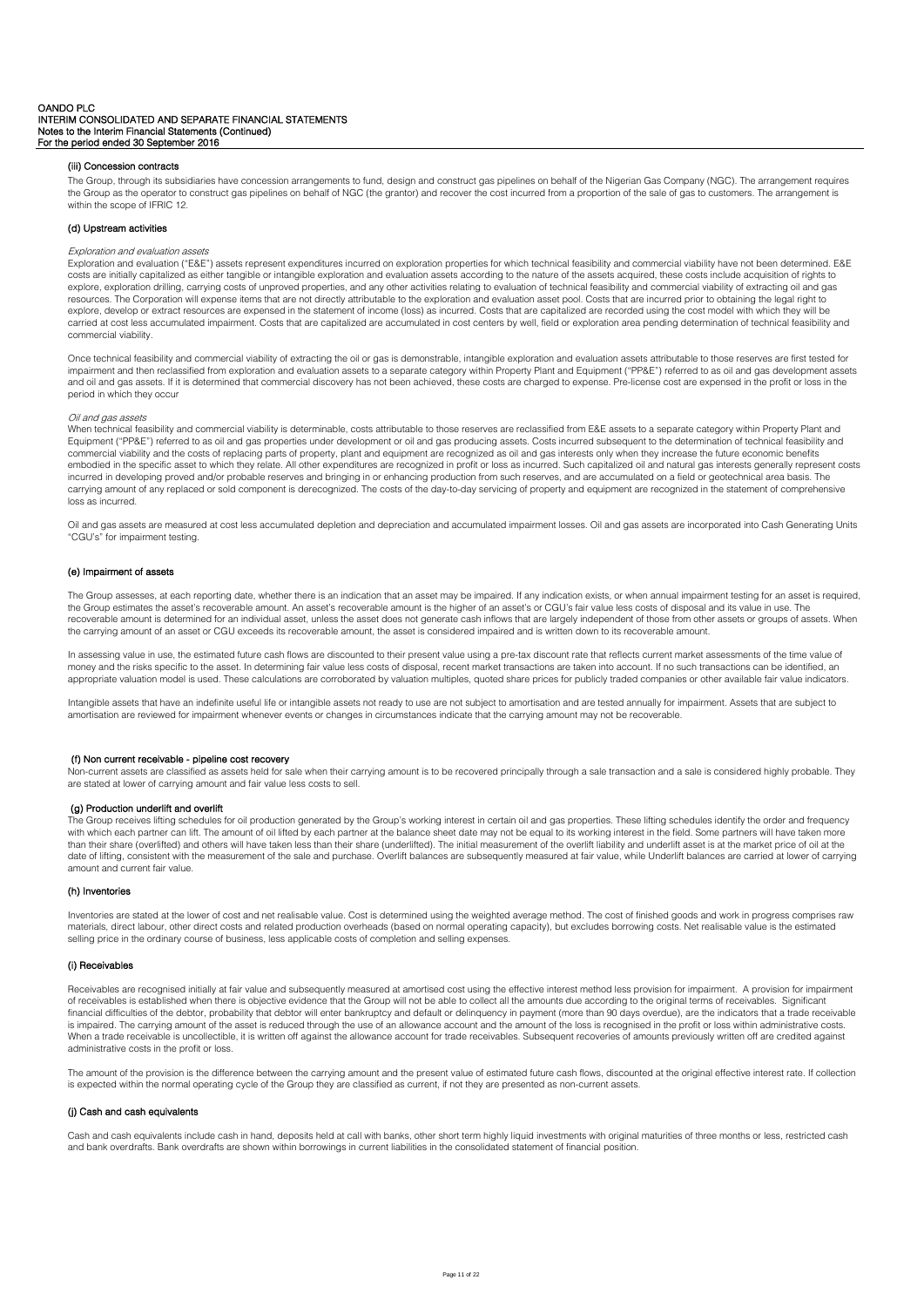# (k) Borrowings

Borrowings are recognised initially at fair value, net of transaction costs incurred. Borrowings are subsequently carried at amortised cost using the effective interest method; any differences between proceeds (net of transaction costs) and the redemption value is recognised in the income statement over the period of the borrowings, using the effective interest method. Borrowings are classified as current liabilities unless the Group has an unconditional right to defer settlement of the liability for at least twelve months after the reporting date. The Group has designated certain borrowings at fair value with changes in fair value recognised through P&L.

#### Borrowing costs

Borrowing costs are recognised as an expense in the period in which they are incurred, except when they are directly attributable to the acquisition, construction or production of a qualifying asset, which are assets that necessarily take a substantial period of time to get ready for their intended use or sale. These are added to the cost of the assets, until such a time as the assets are substantially ready for their intended use or sale.

#### Convertible debts

On issue, the debt and equity components of convertible bonds are separated and recorded at fair value net of issue costs. The fair value of the debt component is estimated using the prevailing market interest rate for similar non-convertible debt. This amount is classified as a liability and measured on an amortised cost basis until extinguished on conversion or maturity of the bonds. The remainder of the proceeds is allocated to the conversion option and is recognised in equity, net of income tax effects. The carrying amount of the equity component is not remeasured in subsequent years.

# (l) Current and deferred income tax

Income tax expense is the aggregate of the charge to profit or loss in respect of current and deferred income tax.

Current income tax is the amount of income tax payable on the taxable profit for the year determined in accordance with the relevant tax legislation. Education tax is provided at 2% of assessable profits of companies operating within Nigeria. Tax is recognised in the income statement except to the extent that it relates to items recognised in OCI or equity respectively. In this case, tax is also recognised in other comprehensive income or directly in equity, respectively.

Deferred tax is provided in full, using the liability method, on all temporary differences arising between the tax bases of assets and liabilities and their carrying amount in the consolidated financial statements. However, if the deferred tax arises from the initial recognition of an asset or liability in a transaction other than a business combination that at the time of the transaction influences neither accounting nor taxable profit or loss, it is not accounted for. Current income deferred tax is determined using tax rates and laws enacted or substantively enacted at the reporting date and are expected to apply when the related deferred tax liability is settled.

Deferred tax assets are recognised only to the extent that it is probable that future taxable profits will be available against which the temporary differences can be utilised. Deferred tax is provided on temporary differences arising on investments in subsidiaries and associates, except where the timing of the reversal of the temporary difference is controlled by the Group and it is probable that the temporary difference will not reverse in the foreseeable future.

Deferred tax assets and liabilities are offset when there is a legally enforceable right to offset current tax assets against current tax labilities and when the deferred taxes assets and liabilities relate to income taxes levied by the same taxation authority on either the same taxable entity or different taxable entities where there is an intention to settle the balances on a net basis

# (m) Employee benefits

# (i) Retirement benefit obligations

# Defined contribution scheme

The Group operates a defined contribution retirement benefit schemes for its employees. A defined contribution plan is a pension plan under which the Group pays fixed contributions into a separate entity. The Group has no legal or constructive obligations to pay further contributions if the fund does not hold sufficient assets to pay all employees the benefits relating to employee service in the current and prior periods. The Group's contributions to the defined contribution plan are charged to the profit or loss in the year to which they relate. The assets of the scheme are funded by contributions from both the Group and employees and are managed by pension fund custodians.

#### Defined benefit scheme

The Group operates a defined benefit gratuity scheme in Nigeria, where members of staff who have spent 3 years or more in employment are entitled to benefit payments upon retirement. The benefit payments are based on final emolument of staff and length of service. A defined benefit plan is a pension plan that is not a defined contribution plan. Typically defined benefit plans define an amount of gratuity benefit that an employee will receive on retirement, usually dependent on one or more factors such as age, years of service and compensation

The liability recognised in respect of defined benefit gratuity plans is the present value of the defined benefit obligation at the end of the reporting period less the fair value of plan assets. The defined benefit obligation is calculated annually by an independent actuary using the projected unit credit method. The present value of the defined benefit obligation is determined by discounting the estimated future cash outflows using the market rates on government bonds that have terms to maturity approximating to the terms of the related pension obligation.

# (ii) Employee share-based compensation

The Group operates a number of equity-settled, share-based compensation plans, under which the entity receives services from employees as consideration for equity instruments (options/ awards) of the Group. The fair value of the employee services received in exchange for the grant of the option/awards is recognised as an expense. The total amount to be expensed is determined by reference to the fair value of the options granted, including any market performance conditions(for example, an entity's share prices); excluding the impact of any service and non-market performance vesting conditions (for example, profitability, sales growth targets and remaining an employee of the entity over a specified time period); and including impact of any non-vesting conditions (for example, the requirement for employees to save).

Non-market vesting conditions are included in assumptions about the number of options that are expected to vest. The total amount expensed is recognised over the vesting period, which is the period over which all of the specified vesting conditions are to be satisfied. At each reporting date, the entity revises its estimates of the number of options that are expected to vest based on the non-market vesting conditions. It recognises the impact of the revision to original estimates, if any, in the income statement, with a corresponding adjustment to share-based payment reserve in equity.When the options are exercised, the Group issues new shares. The proceeds received net of any directly attributable transaction costs are credited to share capital (nominal value) and share premium.

Share-based compensation are settled in Oando Plc's shares, in the separate or individual financial statements of the subsidiary receiving the employee services, the share based payments are treated as capital contribution as the subsidiary entity has no obligation to settle the share-based payment transaction. The entity subsequently re-measures such an equity-settled sharebased payment transaction only for changes in non-market vesting conditions.

In the separate financial statements of Oando Plc., the transaction is recognised as an equity-settled share-based payment transaction and additional investments in the subsidiary.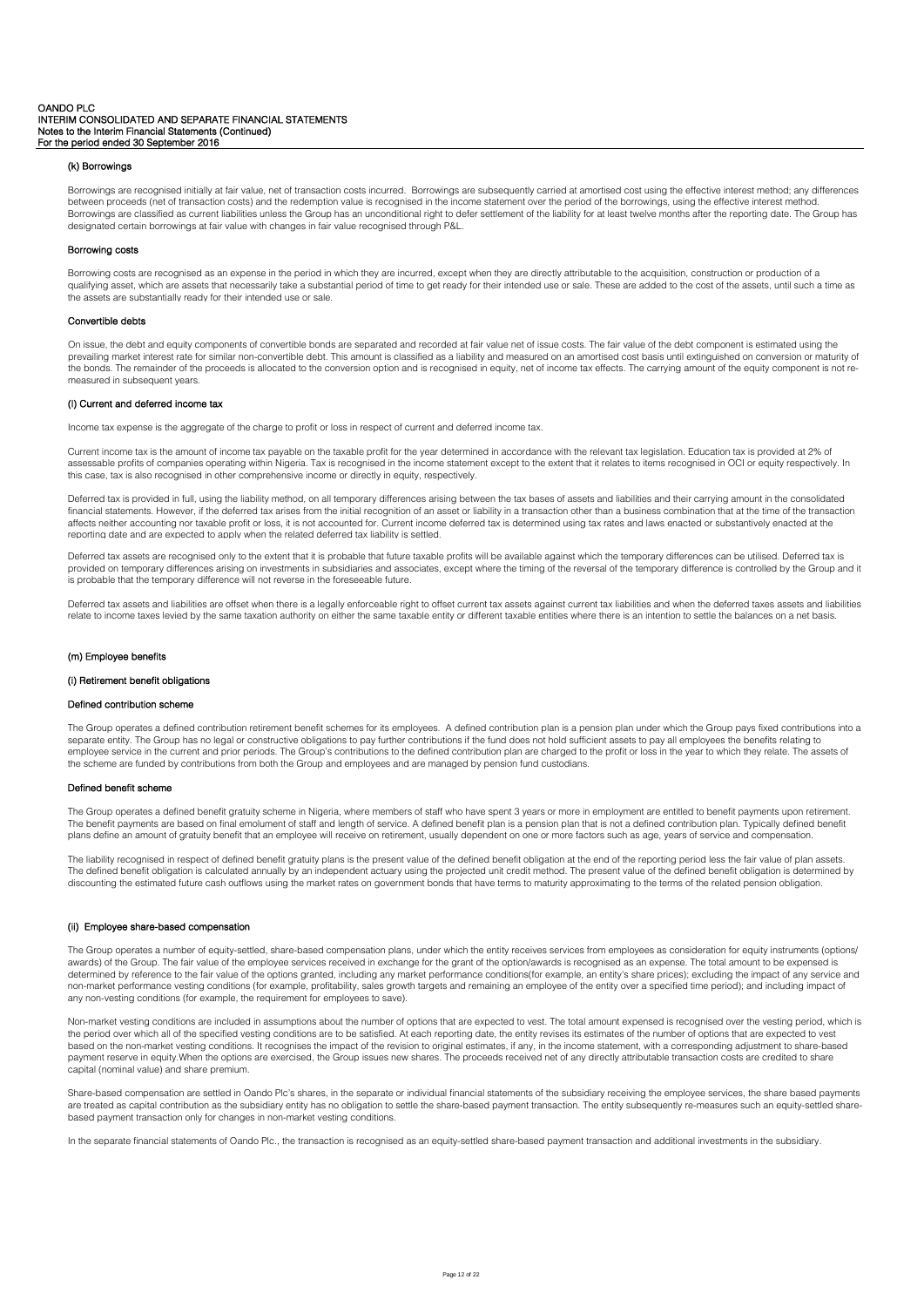# (n) Provisions

Provisions are recognised when the Group has a present obligation (legal or constructive) as a result of a past event, it is probable that an outflow of resources embodying economic benefits will be required to settle the obligation and a reliable estimate can be made of the amount of the obligation. When the Group expects some or all of a provision to be reimbursed, for example, under an insurance contract, the reimbursement is recognised as a separate asset, but only when the reimbursement is virtually certain. The expense relating to a provision is presented in the statement of profit or loss.

Provisions for environmental restoration and legal claims are recognised when: the Group has a present legal or constructive obligation as a result of past events; it is more likely than not that an outflow of resources will be required to settle the obligation; and the amount has been reliably estimated.

Where there are a number of similar obligations, the likelihood that an outflow will be required in settlement is determined by considering the class of obligations as a whole. A provision is recognised even if the likelihood of an outflow with respect to any one item included in the same class of obligations may be small.

Provisions are measured at the present value of management's best estimate of the expenditure required to settle the present obligation at the reporting date. The discount rate used to determine the present value is a pre-tax rate which reflects current market assessments of the time value of money and the specific risk. The increase in the provision due to the passage of time is recognised as interest expense.

# Decommissioning liabilities

A provision is recognised for the decommissioning liabilities for underground tanks described in Note 6. Based on management estimation of the future cash flows required for the decommissioning of those assets, a provision is recognised and the corresponding amount added to the cost of the asset under property, plant and equipment for assets measured using the cost model. For assets measured using the revaluation model, subsequent changes in the liability are recognised in revaluation reserves through OCI to the extent of any credit balances existing in the revaluation surplus reserve in respect of that asset. The present values are determined using a pre-tax rate which reflects current market assessments of the time value of money and the risks specific to the obligation. Subsequent depreciation charges of the asset are accounted for in accordance with the Group's depreciation policy and the accretion of discount (i.e. the increase during the period in the discounted amount of provision arising from the passage of time) included in finance costs.

Estimated site restoration and abandonment costs are based on current requirements, technology and price levels and are stated at fair value, and the associated asset retirement costs are capitalized as part of the carrying amount of the related tangible fixed assets. The obligation is reflected under provisions in the statement of financial position.

#### (o) Share capital

dinary shares are classified as equity. Share issue costs net of tax are charged to the share premium account.

#### (p) Revenue recognition

Revenue is measured at the fair value of the consideration received or receivable for sales of goods and services, in the ordinary course of the Group's activities and is stated net of valueadded tax (VAT), rebates and discounts and after eliminating sales within the Group. The Group recognises revenue when the amount of revenue can be reliably measured, it is probable that future economic benefits will flow to the entity and when specific criteria have been met for each of the Group's activities as described below:

Revenue is recognised as follows:

# (i) Sale of goods

Revenue from sale of oil, natural gas, chemicals and all other products is recognized at the fair value of consideration received or receivable, after deducting sales taxes, excise duties and similar levies, when the significant risks and rewards of ownership have been transferred.

'In Exploration & Production and Gas & Power, transfer of risks and rewards generally occurs when the product is physically transferred into a vessel, pipe or other delivery mechanism. For sales to refining companies, it is either when the product is placed on-board a vessel or delivered to the counterparty, depending on the contractually agreed terms. For wholesale sales of oil products and chemicals it is either at the point of delivery or the point of receipt, depending on contractual terms.

'Revenue resulting from the production of oil and natural gas properties in which Oando has an interest with other producers is recognised on the basis of Oando's working interest (entitlement method).

'Sales between subsidiaries, as disclosed in the segment information.

#### (ii) Sale of services

Sales of services are recognised in the period in which the services are rendered, by reference to the stage of completion of the specific transaction assessed on the basis of the actual service provided as a proportion of the total services to be provided. The outcome of a transaction can be estimated reliably when all the following conditions are satisfied:

(a) the amount of revenue can be measured reliably;

- (b) it is probable that the economic benefits associated with the transaction will flow to the entity;
- (c) the stage of completion of the transaction at the reporting date can be measured reliably; and
- (d) the costs incurred for the transaction and the costs to complete the transaction can be measured reliably.

In the Energy Services segment, revenue on rig and drilling services rendered to customers is recognised in the accounting period in which the services are rendered based on the number of hours worked at agreed contractual day rates. The recognition of revenue on this basis provides useful information on the extent of service activity and performance during the period.

When the outcome of the transaction involving the rendering of services cannot be estimated reliably, revenue is recognised only to the extent of the expenses recognised that are recoverable.

#### (iii) Dividend

Dividend income is recognised when the right to receive payment is established.

### (iv) Interest income

Interest income is recognized using the effective interest method. When a loan or receivable is impaired, the Group reduces the carrying amount to its recoverable amount, being the estimated future cash flows discounted at the original effective interest rate of the instrument, and continues unwinding the discount as interest income. Interest income on impaired loans and receivables are recognised using the original effective interest rate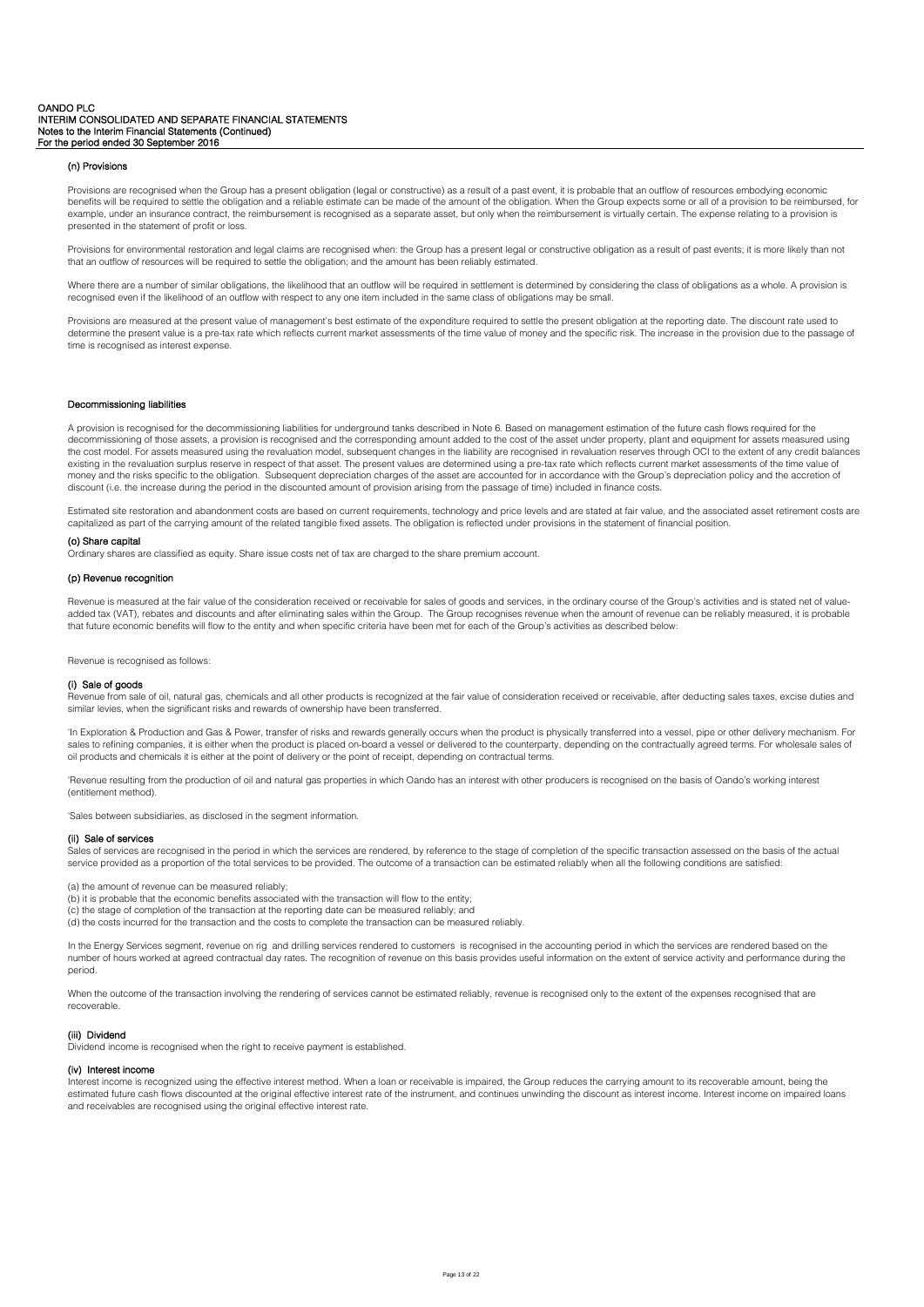# (v) Construction contracts

In Gas & Power, revenue from construction projects is recognized in accordance with IAS 11 Construction Contracts with the use of the percentage-of-completion method provided that the conditions for application are fulfilled. The percentage of completion is mainly calculated on the basis of the ratio on the balance sheet date of the output volume already delivered to the total output volume to be delivered. The percentage of completion is also calculated from the ratio of the actual costs already incurred on the balance sheet date to the planned total costs (costto-cost method). If the results of construction contracts cannot be reliably estimated, revenue is calculated using the zero profit method in the amount of the costs incurred and probably recoverable.

Revenue from the provision of services is recognized in accordance with the percentage of completion method – provided that the conditions for application are fulfilled. In the area of services, percentage of completion is mainly calculated using the cost-to-cost method.

# (vi) Take or pay contracts

The Group has entered into gas sale contracts with customers, which contain take-or-pay clauses. Under these contracts, the Company makes a long term supply commitment in return for a commitment from the buyer to pay for minimum quantities, whether or not it takes delivery. These commitments contain protective (force majeure) and adjustment provisions. If a buyer has a<br>right to get a 'make up' delivery is triggered.

#### (vii) Service concession arrangements

In the context of concession projects, construction services provided are recognized as revenue in accordance with the percentage of completion method. In the operating phase of concession projects, the recognition of revenue from operator services depends upon whether a financial or an intangible asset is to be received as consideration for the construction services provided. If a financial asset is to be received, i.e. the operator receives a fixed payment from the client irrespective of the extent of use, revenue from the provision of operator services is recognized according to the percentage of completion method.

If an intangible asset is to be received, i.e. the operator receives payments from the users or from the client depending on use, the payments for use are recognized as revenue according to IAS 18 generally in line with the extent of use of the infrastructure by the users.

If the operator receives both use-dependent and use-independent payments, revenue recognition is split in accordance with the ratio of the two types of payment.

# (q) Leases

#### Leases

The determination of whether an arrangement is, or contains, a lease is based on the substance of the arrangement at the inception of the lease. The arrangement is, or contains, a lease if fulfilment is dependent on the use of a specific asset or assets and the arrangement conveys a right to use the asset (or assets), even if that right is not explicitly specified in an arrangement. Leases in which a significant portion of the risks and rewards of ownership are retained by the lessor are classified as operating leases.

#### Group as a lessee

Finance leases, which transfer substantially all of the risks and benefits incidental to ownership of the leased item to the Group, are capitalised at the commencement of the lease at the fair value of the leased property or, if lower, at the present value of the minimum lease payments. Lease payments are apportioned between finance charges and reduction of the lease liability to achieve a constant rate of interest on the remaining balance of the liability. Finance charges are recognised in finance costs in the statement of profit or loss and other comprehensive income.

A leased asset is depreciated over the useful life of the asset. However, if there is no reasonable certainty that the Group will obtain ownership by the end of the lease term, the asset is depreciated over the shorter of the estimated useful life of the asset and the lease term.

Operating lease payments are recognised as an operating expense in the statement of profit or loss and other comprehensive income on a straight line basis over the lease term.

# Embedded leases

All take-or-pay contracts and concession contracts are reviewed at inception to determine whether they contain any embedded leases. If there are any embedded leases, they are assessed as either finance or operating leases and accounted for accordingly.

#### Group as a lessor

Leases where the Group does not transfer substantially all of the risks and benefits of ownership of the asset are classified as operating leases. Initial direct costs incurred in negotiating an operating lease are added to the carrying amount of the leased asset and recognised over the lease term on the same basis as rental income. Contingent rents are recognised as revenue in the period in which they are earned.

Under a finance lease substantially all the risks and rewards incindental to legal ownership are transferred to the lessee, and a lease receivable is recognized which is equal to the net investmen in the lease. The recognition of finance income shall be based on a pattern reflecting a constant periodic rate of return on the lessor's net investment in the finance lease.

### (r) Dividend

Dividend payable to the Company's shareholders is recognised as a liability in the consolidated financial statements period in which they are declared (i.e. approved by the shareholders).

# (s) Exceptional items

Exceptional items are disclosed separately in the financial statements where it is necessary to do so to provide further understanding of the financial performance of the Group. They are material items of income or expense that have been shown separately due to significance of their nature and amount.

# (t) Government grant

The Group, through its subsidiaries, benefits from the Bank of Industry (BOI) Scheme where the government through the BOI provide finance to companies in certain industries at subsidised interest rates. Grants from the government are recognised at their fair value where there is a reasonable assurance that the grant will be received and the Group will comply with all attached conditions. Government grants relating to costs are deferred and recognised in the income statement over the period necessary to match them with the costs that they are intended to compensate.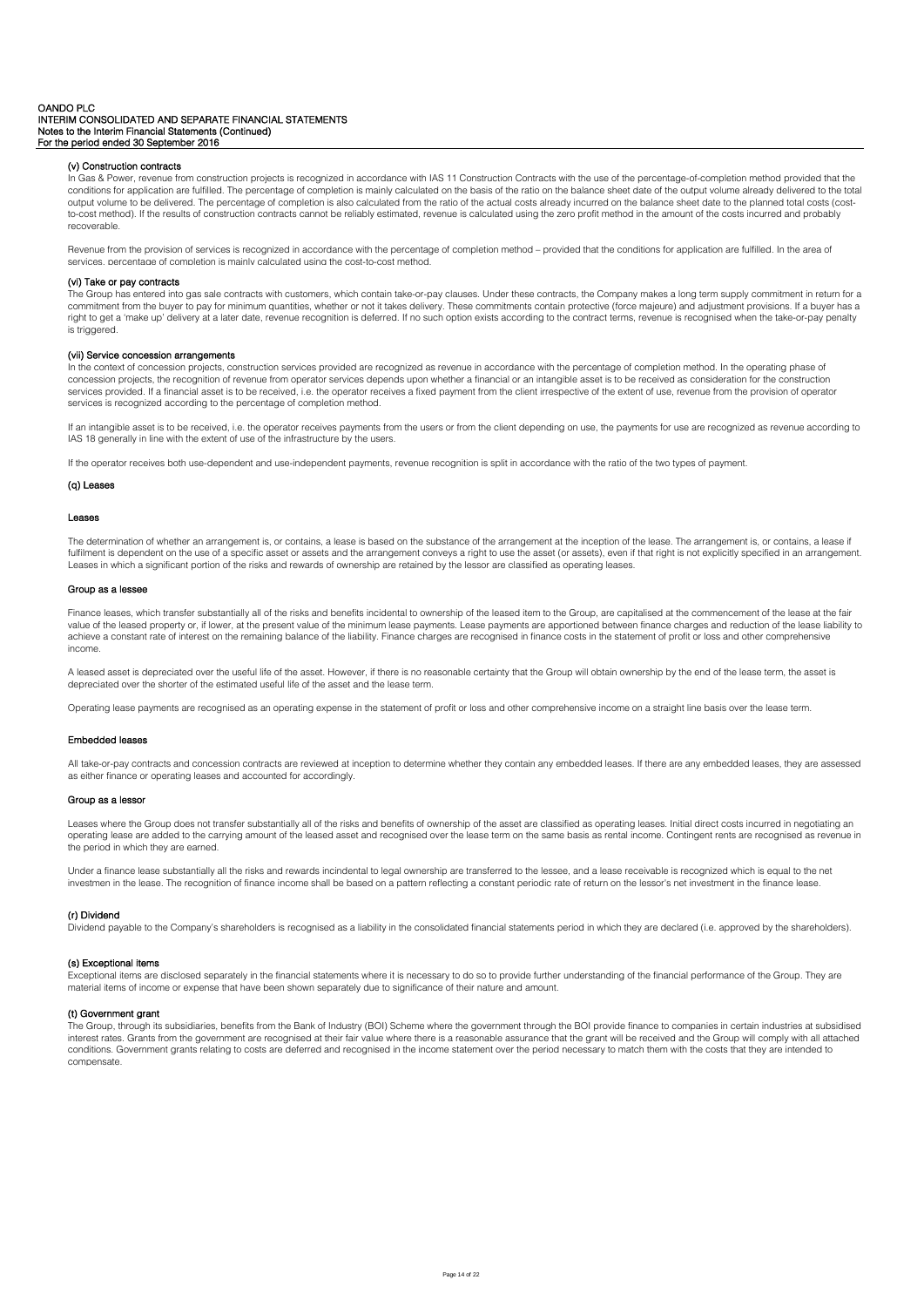# (u) Offshore processing arrangements

An offshore processing arrangement involves the lifting of crude oil from an owner (usually government/third party) in agreed specifications and quantities for a swap for agreed yields and specifications of refined petroleum products. Under such arrangements, the owner of the crude oil may not attach monetary value to the crude oil delivered to the Group or the refined products received from the Group. Rather, the owner defines the yields and specification of refined products expected from the Group. Sometimes, the owner may request the Group to deliver specific refined products, increase quantity of certain products contrary to previously agreed quantity ratios, or make cash payments in lieu of delivery of products not required ("retained products"). It is also possible that the owner may request the Group to pre-deliver refined products against future lifting of crude oil. Parties to offshore processing arrangements are often guided by terms and conditions codified in an Agreement/Contract. Such terms may include risk and title to crude oil and refined products, free on board or cost, insurance and freight deliveries by counterparties, obligations of counterparties, costs and basis of reimbursements, etc. Depending on the terms of an offshore processing arrangement, the Group may act as a principal or an agent

# The Group acting in the capacity of a principal

The Group acts as a principal in an offshore processing arrangement and has significant risks and rewards associated with the sale of products or rendering of services when the following conditions are met:

• it has the primary responsibility for providing the products or services to the customer or for fulfilling the order, for example by being responsible for the acceptability of the products or services ordered or purchased by the customer;

- it has inventory risk before or after the customer order, during shipping or on return;
- it has latitude in establishing prices, either directly or indirectly, for example by providing additional products or services; and
- it bears the customer's credit risk on the receivable due from the customer.

The Group shall recognise revenue from the sale of products when all the following conditions have been satisfied:

• it has transferred to the counterparty the significant risks and rewards of ownership of the products;

- it retains neither continuing managerial involvement to the degree usually associated with ownership nor effective control over the products sold;
- the amount of revenue can be measured reliably;
- it is probable that the economic benefits associated with the transaction will flow to the Group; and
- the costs incurred or to be incurred in respect of the transaction can be measured reliably.

The gross amount of the crude oil received by the Group under an offshore processing arrangement represents consideration for the obligation to the counterparty. Risk and rewards transfer to the counter party upon delivery of refined products. At this point, the Group determines the value of crude oil received using the market price on the date of receipt and records the value as revenue. In addition, the Group records processing fees received/receivable from the counterparty as part of revenue. The Group determines the value of refined products at cost and includes the value in cost of sales in the Statement of profit or loss. All direct costs relating to an offshore processing arrangement that are not reimbursable are included in cost of sales, where applicable, in the Statement of profit or loss. Such costs may include processing, freight, demurrage, insurance, directly attributable fees and charges, etc. All expenses, which are not directly related to an offshore processing arrangement is included as part of administrative expenses.

Where the Group lifted crude oil but delivered petroleum products subsequent to the accounting period, it does not record the value of the crude oil received as part of revenue. Rather, the Group records the value of crude oil received as deferred revenue under current liabilities.

Where the Group pre-delivered products in expectation of lifting of crude oil in future, it does not record the value in the Statement of profit or loss in order to comply with the matching concept. Rather, it will deplete cash (where actual payment was done) or increase trade payables and receivables. The Group transfers the amount recognised from trade receivables to cost of sales and recognise the value of crude oil lifted as turnover, when crude oil is eventually lifted in respect of the pre-delivery. The Group discloses letters of credit and amounts outstanding at the reporting date under contingent liabilities in the notes to the financial statements.

# The Group acting in the capacity of an agent

The Group acts as an agent in an offshore processing arrangement where the gross inflows of economic benefits include amounts collected on behalf of a third party. Such amounts do not result in increases in equity for the Group. Thus, the amounts collected on behalf of the counterparty are not revenue. Instead, revenue is the amount of commission earned for acting as an agent. Costs incurred by the Group are done on behalf of the counterparty and they are fully reimbursable.

#### 3. Segment information

#### 3.1 Primary reporting format - business segments

At 30 September 2016, the Group was organised into four operating segments as follows:

(i) Exploration and production (E&P) – involved in the exploration for and production of oil and gas through the acquisition of rights in oil blocks on the Nigerian continental shelf and deep offshore.

(ii) Supply and Trading – involved in trading of refined and unrefined petroleum products.

(iii) Gas and Power – involved in the distribution of natural gas through the subsidiaries Gaslink and Central Horizon Gas Company. The Group also supplied power to industrial customers through two companies during the period reported.

(iv) Corporate and others

The Group discontinued the energy services and downstream divisions effective 31 March 2016 and 30 June 2016 respectively.

# 3.2 The segment results (including discontinued operations) for the period ended 30 September 2016 are as follows:

|                                  | Production   | Exploration & Marketing, Refining<br>& Terminals | Supply &<br>Trading | Gas & power | <b>Energy Services</b> | Corporate &<br>Other | Group          |
|----------------------------------|--------------|--------------------------------------------------|---------------------|-------------|------------------------|----------------------|----------------|
|                                  | N'000        | N'000                                            | N'000               | N'000       | N'000                  | N'000                | N'000          |
| Total gross segment sales        | 50.881.500   | 60.421.036                                       | 190.062.129         | 20.433.170  | 1.993.084              | 15.574.250           | 339,365,169    |
| Inter-seament sales              |              | (1.795.503)                                      | (345.743)           | (1,372,687) |                        | (5.863.764)          | (9,377,697)    |
| Revenue from external customers* | 50.881.500   | 58.625.533                                       | 189.716.386         | 19.060.483  | 1.993.084              | 9.710.486            | 329.987.472    |
| Operating (loss)/profit*         | (13,272,457) | (8, 178, 817)                                    | 658.168             | 3.324.587   | (221, 423)             | (5,537,550)          | (23, 227, 492) |
| Finance (cost)/income, net*      | (12,520,447) | 2.109.361                                        | 135,902             | 270.652     | (914, 973)             | (30.481.363)         | (41,400,868)   |
| Share of loss in associate       |              |                                                  |                     |             |                        | (2.497.581)          | (2,497,581)    |
| (Loss)/profit before income tax  | (25.792.904) | (6.069.456)                                      | 794.070             | 3.595.239   | (1.136.396)            | (38.516.494)         | (67, 125, 941) |
| Income tax credit/(expense)      | 33.298.502   | (254.069)                                        | (228.196)           | 1,448,150   |                        | (128.816)            | 31.239.271     |
| Profit/(loss) for the period     | 7.505.598    | (6.323.525)                                      | 565.874             | 2.147.089   | (1.136.396)            | (38.645.310)         | (35.886.670)   |

\*See note 3.3 for reconciliation to the statement of profit or loss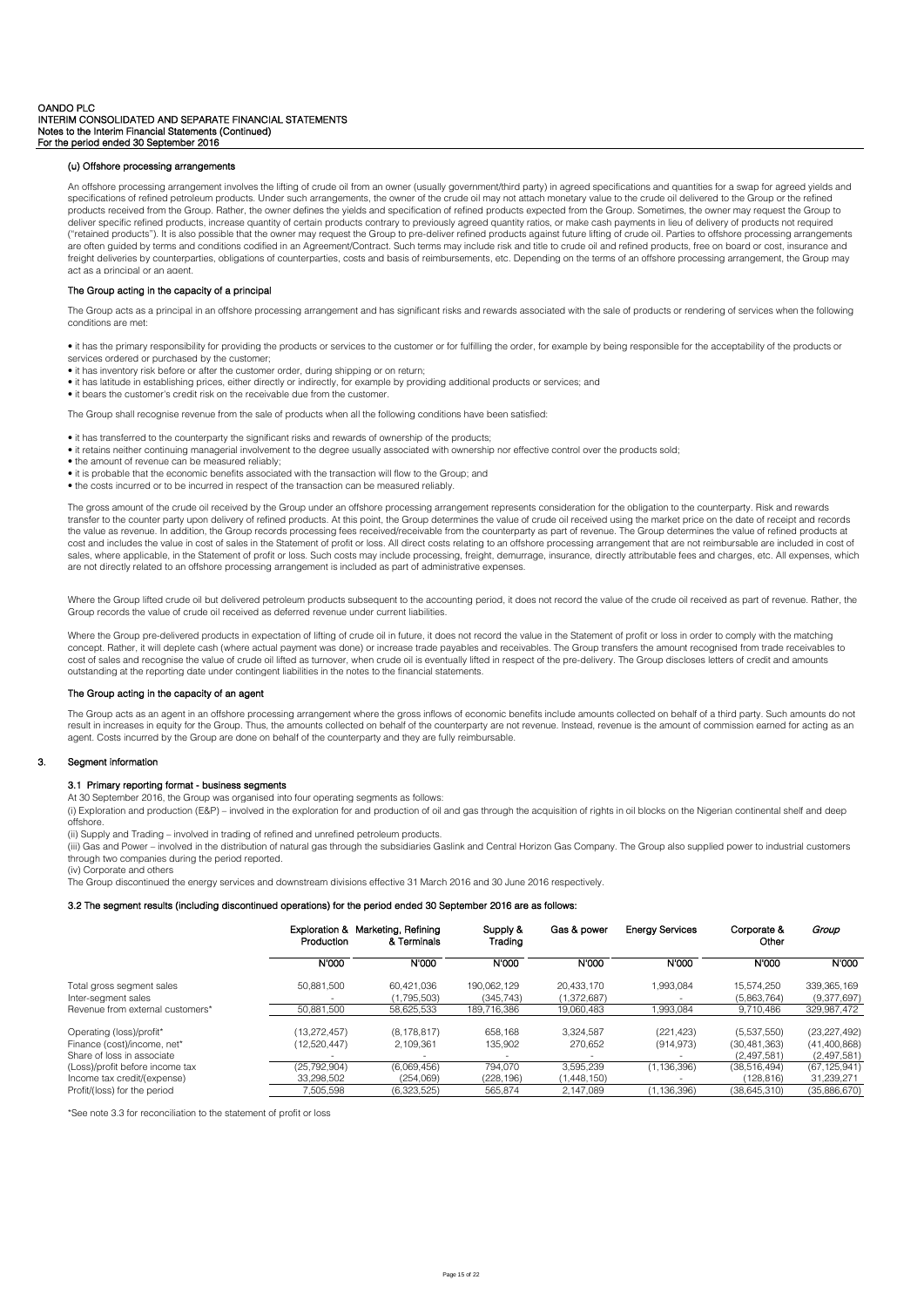The segment results (including discontinued operations) for the period ended 30 September 2015 are as follows:

|                                  | Exploration &<br>Production | Marketing, Refining<br>& Terminals | Supply &<br>Trading | Gas & power   | <b>Energy Services</b> | Corporate &<br>Other | Group          |
|----------------------------------|-----------------------------|------------------------------------|---------------------|---------------|------------------------|----------------------|----------------|
|                                  | N'000                       | N:000                              | N'000               | N'000         | N'000                  | N'000                | N'000          |
| Total gross segment sales        | 66.706.785                  | 119.926.184                        | 119.737.621         | 24.700.328    | 5.560.960              | 8.803.733            | 345.435.611    |
| Inter-segment sales              |                             | (11.713.486)                       | (61, 728, 440)      | (1, 186, 118) |                        | (8,680,485)          | (83,308,529)   |
| Revenue from external customers* | 66.706.785                  | 108.212.698                        | 58.009.181          | 23.514.210    | 5.560.960              | 123.248              | 262.127.082    |
| Operating (loss)/profit*         | $-4.999.000$                | (3,257,190)                        | 3.445.405           | 4.862.401     | (8,447,346)            | -4.592.758           | (12,988,488)   |
| Finance (cost)/income, net*      | (13.813.188)                | 710.966                            | (190, 981)          | 925,905       | (3.427.910)            | $-22.344.735$        | (38, 139, 943) |
| Share of loss in associate       |                             |                                    |                     |               |                        | (27, 190)            | (27, 190)      |
| (Loss)/profit before income tax  | $-18.812.188$               | $-2.546.224$                       | 3.254.424           | 5.788.306     | $-11.875.256$          | $-26.964.683$        | (51, 155, 621) |
| Income tax credit/(expense)      | 6,631,451                   | (401.587)                          | (460, 208)          | $-1.794.624$  | (250,005)              | (200, 280)           | 3.524.747      |
| (Loss)/profit for the period     | $-12.180.737$               | $-2.947.811$                       | 2.794.216           | 3.993.682     | $-12.125.261$          | $-27.164.963$        | -47.630.874    |

# 3.3 Reconciliation of reporting segment information

|                                                            |                  | Operating              |                             | (Loss)/profit<br>before income tax | Income tax<br>expense |
|------------------------------------------------------------|------------------|------------------------|-----------------------------|------------------------------------|-----------------------|
| 2016                                                       | Revenue<br>N'000 | profit/(loss)<br>N'000 | Finance cost (net)<br>N'000 | N'000                              | N'000                 |
| As reported in the segment report                          | 339.365.169      | (23, 227, 492)         | (41,400,868)                | (67, 125, 941)                     | 31,239,271            |
| Elimination of inter-segment transactions on consolidation | (9,377,697)      |                        |                             |                                    |                       |
| Reclassfied as discontinued operations                     | (102.141.524)    | (18.767.208)           | (1.622.782)                 | (20, 389, 990)                     | 1,930,415             |
| As reported in the statement of profit or loss             | 227.845.948      | (41,994,700)           | (43,023,650)                | (87, 515, 931)                     | 33,169,686            |
|                                                            |                  |                        |                             |                                    |                       |
|                                                            |                  | Operating              |                             | (Loss)/profit<br>before income tax | Income tax<br>expense |
| 2015                                                       | Revenue<br>N'000 | profit/(loss)<br>N'000 | Finance cost (net)<br>N 000 | N'000                              | N:000                 |
| As reported in the segment report                          | 345.435.611      | (12,988,488)           | (38, 139, 943)              | (51, 155, 621)                     | 3.524.747             |
| Elimination of inter-segment transactions on consolidation | (83.308.529)     |                        |                             |                                    |                       |
| Reclassfied as discontinued operations                     | (127.364.759)    | 5.027.806              | 1.977.319                   | 7.005.125                          | 2.906.424             |

Profit on inter-segment sales have been eliminated on consolidation.

# 4 Property plant and equipment

#### (4.1) Group Fixtures,

|   |                                     | Upstream                 | Land and                 | Plant and      | fittings, motor<br>vehicle | Construction   |                  |
|---|-------------------------------------|--------------------------|--------------------------|----------------|----------------------------|----------------|------------------|
|   |                                     | Assets                   | buildings                | machinery      | and equipment              | in progress    | Total            |
|   |                                     | N'000                    | N'000                    | N'000          | N'000                      | N'000          | N'000            |
|   | At 30 September, 2016               |                          |                          |                |                            |                |                  |
|   | Cost                                | 420.071.485              | 349.486                  | 15.989.877     | 3.715.656                  | (125, 187)     | 440,001,317      |
|   | Accumulated Depreciation            | (114,901,966)            | (389)                    | (4,805,671)    | (2,954,827)                |                | (122,662,853)    |
|   | Net book values                     | 305, 169, 519            | 349,097                  | 11,184,206     | 760,829                    | (125, 187)     | 317,338,464      |
|   | (4.2) Company                       |                          |                          |                |                            |                |                  |
|   | At 30 September, 2016               |                          |                          |                |                            |                |                  |
|   | Cost                                | $\overline{\phantom{a}}$ |                          | 154,241        | 1,304,579                  |                | 1,458,820        |
|   | Accumulated Depreciation            |                          |                          | (107, 978)     | (939, 105)                 |                | (1,047,083)      |
|   | Net book values                     | ÷                        | $\sim$                   | 46.263         | 365.474                    | $\sim$         | 411.737          |
|   | Net book values 30 September, 2016  |                          |                          |                |                            |                |                  |
|   | Group                               | 305, 169, 519            | 349,097                  | 11,184,206     | 760,829                    | (125, 187)     | 317,338,464      |
|   | Company                             | ٠                        | $\overline{\phantom{a}}$ | 46,263         | 365,474                    |                | 411.737          |
|   |                                     |                          |                          |                | 30-Sep-16                  | 31-Dec-15      |                  |
| 5 | Intangible assets                   |                          |                          | Group<br>N'000 | Company<br>N'000           | Group<br>N'000 | Company<br>N'000 |
|   | Gas Transmission Pipeline           |                          |                          |                |                            | 2,917,711      |                  |
|   | E&E                                 |                          |                          | 44.330.580     |                            | 28.790.990     |                  |
|   | Goodwill                            |                          |                          | 325,398,952    |                            | 212,311,484    |                  |
|   | Software costs                      |                          |                          | 372,429        | 188,742                    | 541.019        | 283,082          |
|   | Asset under construction            |                          |                          |                |                            | 7,957,677      |                  |
|   |                                     |                          |                          | 370.101.961    | 188.742                    | 252,518,881    | 283.082          |
| 6 | Available-for-sale financial assets |                          |                          |                |                            |                |                  |
|   | At start of the year                |                          |                          | 137,202        | 136.130                    | 198,831        | 197,837          |
|   | Fair value gain/(loss)              |                          |                          | 54.307         | 54.307                     | (61.707)       | (61, 707)        |

| Exchange difference | 617     |         |         |         |
|---------------------|---------|---------|---------|---------|
|                     | 192.126 | 190.437 | 137.202 | 136.130 |
|                     |         |         |         |         |
| Non current portion | 3,433   | 3,433   | 5,067   | 5,067   |
| Current             | 188,693 | 187.004 | 132.135 | 131.063 |
|                     | 192.126 | 190.437 | 137,202 | 136.130 |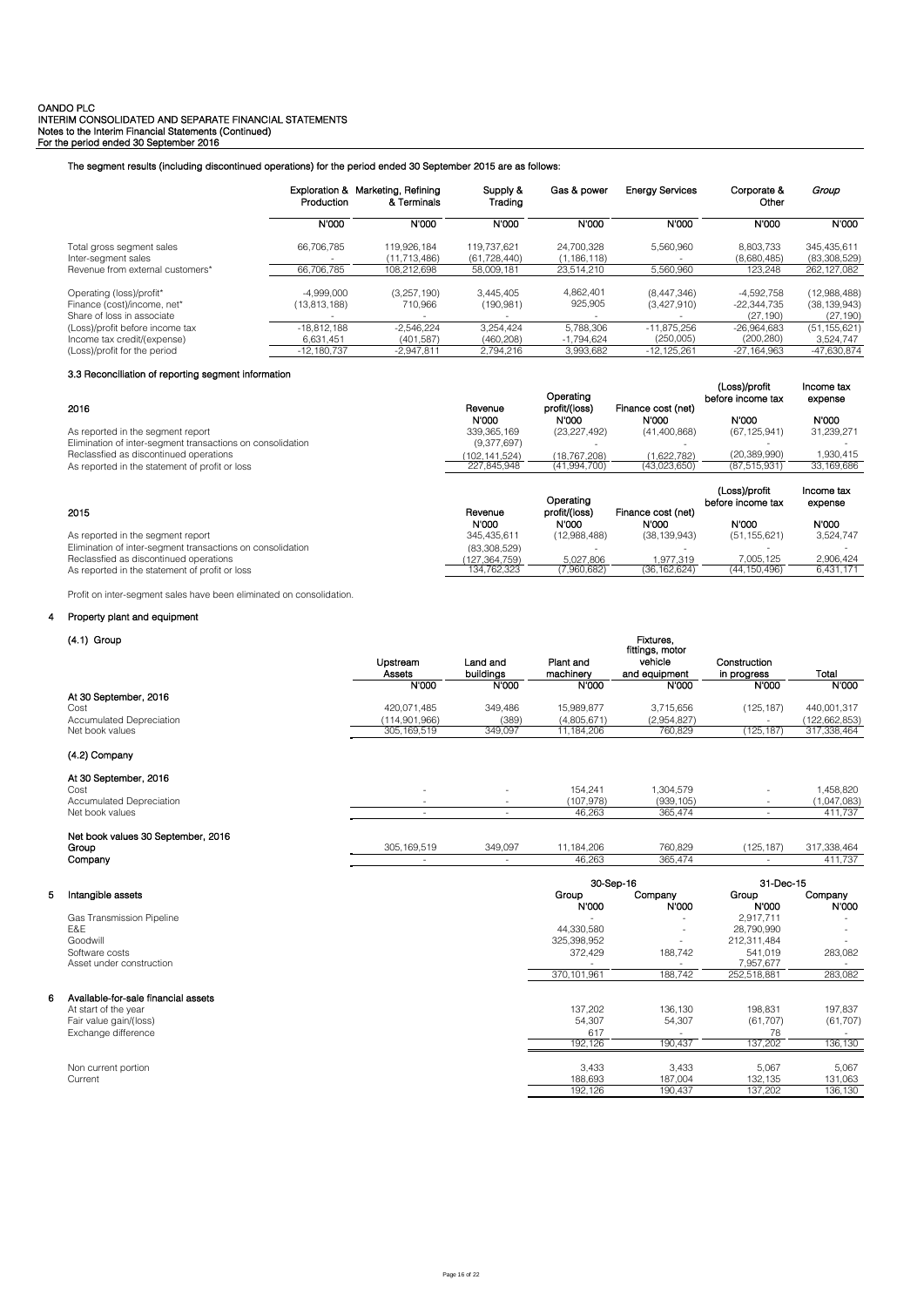|                                                           |                | 30-Sep-16        |                       | 31-Dec-15        |
|-----------------------------------------------------------|----------------|------------------|-----------------------|------------------|
|                                                           | Group<br>N'000 | Companv<br>N'000 | Group<br><b>N'000</b> | Company<br>N'000 |
| Non current receivable                                    |                |                  |                       |                  |
| Underlift receivables (a)                                 | 22.654.694     | 14.730.986       | 14.470.884            | 9.409.546        |
| Other non-current receivables (b)                         | 23.385.711     | 4.035.262        | 13.954.841            |                  |
|                                                           | 46.040.405     | 18.766.248       | 28.425.725            | 9.409.546        |
| Less: Allowance for impairment of non-current receivables | (29.512.564)   | (14.730.986)     | (21, 328, 754)        | (9,409,546)      |
|                                                           | 16.527.841     | 4.035.262        | 7,096,971             | $\sim$           |

**(a) Under lift receivables** represent the Group's crude oil entitlements as a result of operations on OML 125. The balance is owed by the Nigerian National Petroleum Corporation (NNPC).<br>OER is currently in dispute with th accumulated provisions amount.

(b) Other non-current receivables also include a joint venture receivable of N12.5 billion (\$40.09 million), which represents the maximum credit risk exposure on this instrument.

|     |                                                     | 30-Sep-16      |                          | 31-Dec-15      |                  |
|-----|-----------------------------------------------------|----------------|--------------------------|----------------|------------------|
|     |                                                     | Group<br>N'000 | Company<br>N'000         | Group<br>N'000 | Company<br>N'000 |
| 8   | Inventories                                         |                |                          |                |                  |
|     | Finished products                                   | 1,110,544      | $\overline{\phantom{a}}$ | 1,181,186      |                  |
|     | <b>Materials</b>                                    | 1,087,532      |                          | 694.670        |                  |
|     | Consumable materials and engineering stocks         |                | $\overline{\phantom{a}}$ | 389,362        |                  |
|     |                                                     | 2,198,076      | $\overline{\phantom{a}}$ | 2,265,218      | $\sim$           |
|     |                                                     | 30-Sep-16      |                          | 31-Dec-15      |                  |
|     |                                                     | Group<br>N'000 | Company<br>N'000         | Group<br>N'000 | Company<br>N'000 |
| 9   | Trade and other receivables                         |                |                          |                |                  |
|     | Trade receivables                                   | 105,809,029    | 995,230                  | 56,729,819     |                  |
|     | Deposit for import                                  | 206            |                          | 85,297         |                  |
|     | Other receivables                                   | 43,661,620     | 40,933,064               | 9,865,237      | 18,658,396       |
|     | Witholding tax receivable                           | 3,866,533      | 2,817,245                | 11,395,310     | 2,877,289        |
|     | Amounts due from related companies                  |                | 171,893,805              |                | 191.755.780      |
|     |                                                     | 153,337,388    | 216,639,344              | 78,075,663     | 213,291,465      |
|     | Less: Allowance for impairment of other receivables | (21, 104, 147) | (28, 247, 238)           | (2,776,080)    | (7, 248, 882)    |
|     |                                                     | 132,233,241    | 188,392,106              | 75,299,583     | 206,042,583      |
|     |                                                     | 30-Sep-16      |                          | 31-Dec-15      |                  |
|     |                                                     | Group<br>N'000 | Company<br>N'000         | Group<br>N'000 | Company<br>N'000 |
| 10a | Cash and cash equivalents                           |                |                          |                |                  |
|     | Cash at bank and in hand                            | 22,556,060     | 11,644,109               | 14,613,568     | 1,939,965        |
|     | Restricted cash                                     | 1,362,049      | 307,913                  | 8,309,408      | 241,167          |

Restricted cash relates to cash collateral and is excluded from cash and cash equivalents for cash flow purposes. For the purposes of the statement of cash flows, cash and cash<br>equivalents comprise cash in hand, deposits h liabilities. The year-end cash and cash equivalents comprise the following:

23,918,109 11,952,022 22,922,976 2,181,132

# b Cash and bank balance as above 22,556,060 11,644,109 14,613,568 1,939,965 Bank overdrafts (Note 12) (22,423) (22,423) (31,020,256) (28,068,867)

|    |                                           | 22,533,637                 | 11,621,686                   | (16, 406, 688)            | (26, 128, 902)          |  |
|----|-------------------------------------------|----------------------------|------------------------------|---------------------------|-------------------------|--|
|    |                                           |                            |                              |                           |                         |  |
|    |                                           | 30-Sep-16                  |                              |                           | 31-Dec-15               |  |
|    |                                           | Group                      | Company                      | Group                     | Company                 |  |
|    |                                           | N'000                      | N 000                        | N'000                     | N'000                   |  |
| 11 | Trade and other payables                  |                            |                              |                           |                         |  |
|    | Trade payables                            | 121,376,278                | 2,177,047                    | 80,868,374                | 3,480,262               |  |
|    | Other payables                            | 38,343,648                 | 42,470,309                   | 27,459,158                | 29,205,204              |  |
|    | Accrued expenses                          | 29,006,550                 | 3,787,542                    | 9,981,686                 | 3,924,112               |  |
|    | Amounts due to related companies          |                            | 65,941,652                   |                           | 105,010,184             |  |
|    | Deferred income                           | 20,747,276                 |                              | 14,468,395                |                         |  |
|    |                                           | 209,473,752                | 114,376,550                  | 132,777,613               | 141,619,762             |  |
|    |                                           | 30-Sep-16                  |                              | 31-Dec-15                 |                         |  |
|    |                                           | Group<br>N'000             | Company<br>N'000             | Group<br>N'000            | Company<br>N'000        |  |
| 12 | Borrowings                                |                            |                              |                           |                         |  |
|    | Current                                   |                            |                              |                           |                         |  |
|    | Bank overdraft (note 10b)                 | 22,423                     | 22,423                       | 31,020,256                | 28,068,867              |  |
|    | Bank loans                                | 162,874,896                | 27,317,275                   | 91,559,889                | 23,095,530              |  |
|    | Convertible note                          | 9,730,532                  | 9,730,532                    | 36,468,954                | 36,468,954              |  |
|    |                                           |                            |                              |                           |                         |  |
|    | Other third party debt                    | 769,078                    | 769,078                      | 769,078                   | 769,078                 |  |
|    |                                           | 173,396,929                | 37,839,308                   | 159,818,177               | 88,402,429              |  |
|    |                                           |                            |                              |                           |                         |  |
|    | Non-current                               |                            |                              |                           |                         |  |
|    | Non-current bank loan<br>Total borrowings | 124,272,473<br>297,669,402 | 108,320,834<br>146, 160, 142 | 55,998,437<br>215,816,614 | 1,734,773<br>90,137,202 |  |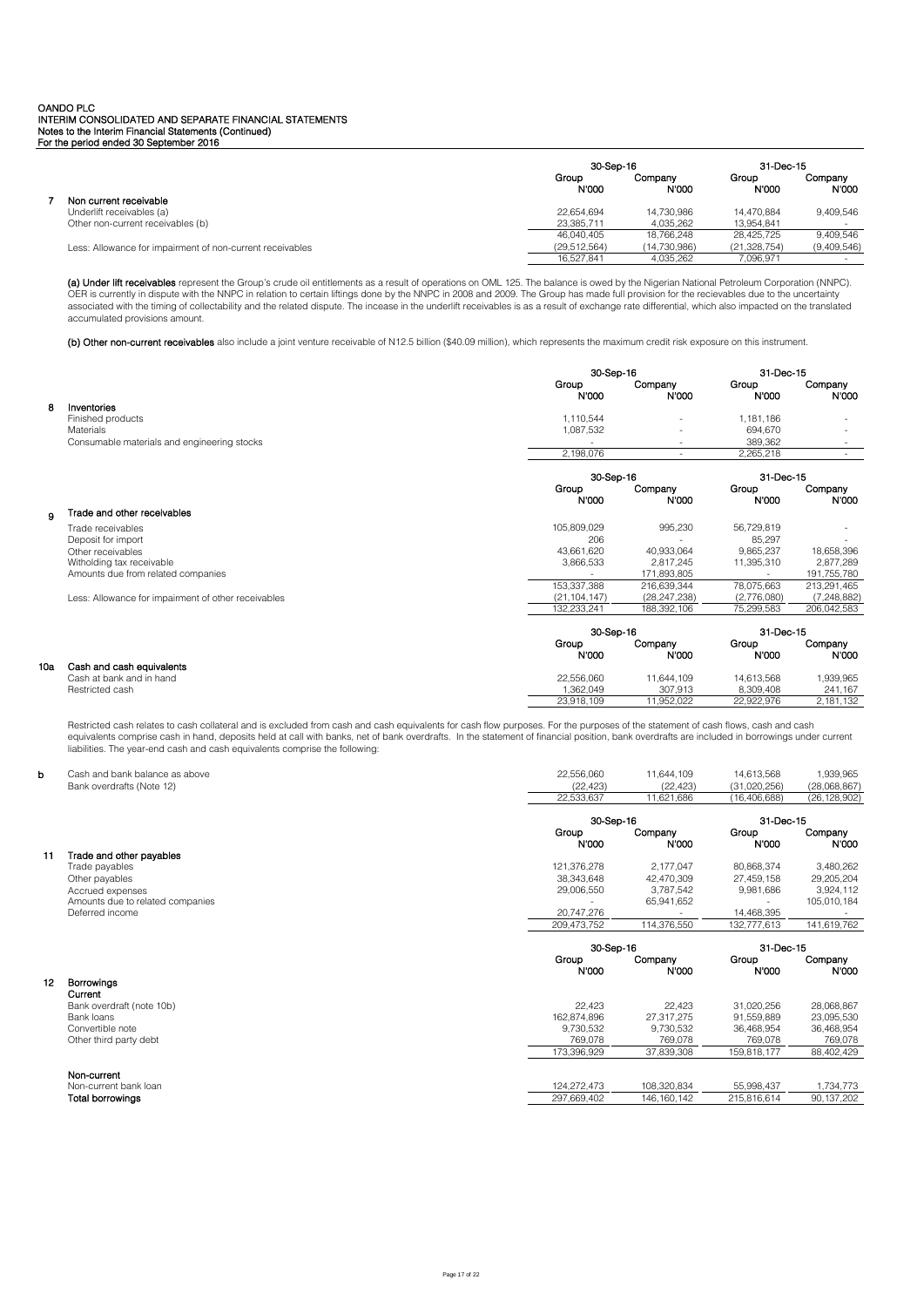|                                       |                | 30-Sep-16        |                       | 31-Dec-15        |  |
|---------------------------------------|----------------|------------------|-----------------------|------------------|--|
|                                       | Group<br>N'000 | Company<br>N'000 | Group<br><b>N'000</b> | Company<br>N'000 |  |
| Provision and other liabilities<br>13 |                |                  |                       |                  |  |
| Oil and gas fields                    | 65.151.703     |                  | 41.499.048            | -                |  |
| Other liabilities                     | 525,629        | 525,629          | 2,434,105             | 2,434,105        |  |
| Balance, end of period                | 65,677,332     | 525,629          | 43,933,153            | 2,434,105        |  |
| Non current portion                   | 65.151.703     |                  | 41.499.048            | -                |  |
| Current                               | 525.629        | 525.629          | 2.434.105             | 2.434.105        |  |
|                                       | 65.677.332     | 525,629          | 43,933,153            | 2,434,105        |  |

The decommissioning provision represent the present value of decommissioning cost relating to oil & gas assets. These provisions have been created based on internal estimates, and the estimates are reviewed regularly to take account of material changes to the assumptions. A corresponding amount is included under property, plant and equipment and depreciated in accordance with the group policy.

|    |                                                                                              | 30-Sep-16      |                  |                | 31-Dec-15          |  |
|----|----------------------------------------------------------------------------------------------|----------------|------------------|----------------|--------------------|--|
| 14 | Share capital                                                                                | Group<br>N'000 | Company<br>N:000 | Group<br>N'000 | Company<br>N'000   |  |
|    | Authorised:<br>15,000,000,000 Ordinary shares of 50k each                                    | 7.500.000      | 7.500.000        | 7.500.000      | 7.500.000          |  |
|    |                                                                                              |                |                  |                |                    |  |
|    | Issued and fully paid:                                                                       |                |                  |                |                    |  |
|    | At beginning of the period                                                                   |                |                  |                |                    |  |
|    | 12,034,618,894 ordinary shares of 50k each (2015: 9,084,685,738 Ordinary shares of 50k each) | 6,017,309      | 6,017,309        | 4,542,343      | 4,542,343          |  |
|    | Additions:                                                                                   |                |                  |                |                    |  |
|    | 2015: 2,949,933,156 ordinary shares of 50k each - Rights issue                               |                |                  | 1.474.966      | 1.474.966          |  |
|    | At end of the period: 12,034,618,894 ordinary shares of 50k each                             | 6.017.309      | 6.017.309        | 6.017.309      | 6.017.309          |  |
| 15 | Share premium account                                                                        |                |                  |                |                    |  |
|    | At beginning of the period                                                                   | 174.806.923    | 174.806.923      | 131.554.223    | 131,554,223        |  |
|    | Rights issue                                                                                 |                |                  | 47.198.189     | 47,198,189         |  |
|    | Share issue expenses                                                                         |                |                  | (3,945,489)    | (3,945,489)        |  |
|    | At end of the period                                                                         | 174.806.923    | 174.806.923      | 174.806.923    | 174,806,923        |  |
| 16 | Earnings per share                                                                           |                |                  |                |                    |  |
|    |                                                                                              |                |                  | Group          | Group              |  |
|    |                                                                                              |                |                  | 30-Sep-16      | 30-Sep-15<br>N'000 |  |
|    |                                                                                              |                |                  | N'000          |                    |  |
|    | (Loss)/profit from continuing operations attributable to equity holders of the parent        |                |                  | (56, 155, 551) | (36,944,446)       |  |
|    | (Loss)/profit from discontinued operations attributable to equity holders of the parent      |                |                  | 18,243,353     | (10, 293, 864)     |  |
|    |                                                                                              |                |                  | (37,912,198)   | (47, 238, 310)     |  |
|    | Weighted average number of ordinary shares outstanding (thousands)                           |                |                  |                |                    |  |
|    | As previously reported                                                                       |                |                  | 12.034.619     | 10,698,556         |  |

### Basic earnings/(loss) per share

16

From continuing operations (345) (345) (346)<br>
From continuing operations (345) (346)<br>
From discontinued operations (96) From discontinued operations

# Diluted earnings/(loss) per share

Diluted earnings per share is calculated by adjusting the weighted average number of ordinary shares outstanding to assume conversion of all dilutive potential ordinary shares. There was no difference in the weighted average number of ordinary shares used for basic and diluted net loss per share from continuing operation, as the effect of all potentially dilutive ordinary shares outstanding (2,036,194,748 shares) was anti dilutive as at September 2016.

12,034,619 10,698,556

(315) (442)

# 17 Discontinued operations and disposal groups held for sale

# (a) Discontinued Operations

On 18 June 2015, Oando Plc signed a Sale and Purchase Agreement for the disposal of part of its equity interest in some target operating companies of the downstream segment to Copper Energy B.V. This transaction was concluded in June 2016.

Oando Plc also signed another Share Purchase and Sale Agreement ("SPA") to sell the entire issued share capital of Oando Energy Services Limited ("OES") to OES Integrated Services Limited (the buyer), a Nigerian company, under a Management Buy-out (MBO) arrangement on 31 December 2015. This was concluded March 31, 2016.

In 2015, the Group also signed a Sale and Purchase Agreement for the disposal of 100% of its equity interest in Akute Power Limited to Viathan Engineering Limited. This transaction was concluded in April 2016.

All the completed transactions have been accounted for in these consolidated financial statements.

The assets and liabilities of some targeted companies of the Gas and Power division have been presented as held for sale following the approval of the Group's management and shareholders at the 38th Annual General Meeting (AGM) on 7 December 2015 to sell the entities. The buyer signed a sale and purchase agreement in September 2016.

In December 2015, the Group signed a Sale and Purchase agreement with Nigerian Agip Exploration Limited "NAE" for the sale of its non-operated interests in OMLs 125 and 134. As a result of this, the associated assets and liabilities have been classified as held for sale from December 31, 2015. Both the sale of Gas and Power and interest in non-operated interests in OMLs 125 and 134 are expected to be completed in 2016 subject to the receipt of consent from the Lenders and the Minister of Petroleum Resources.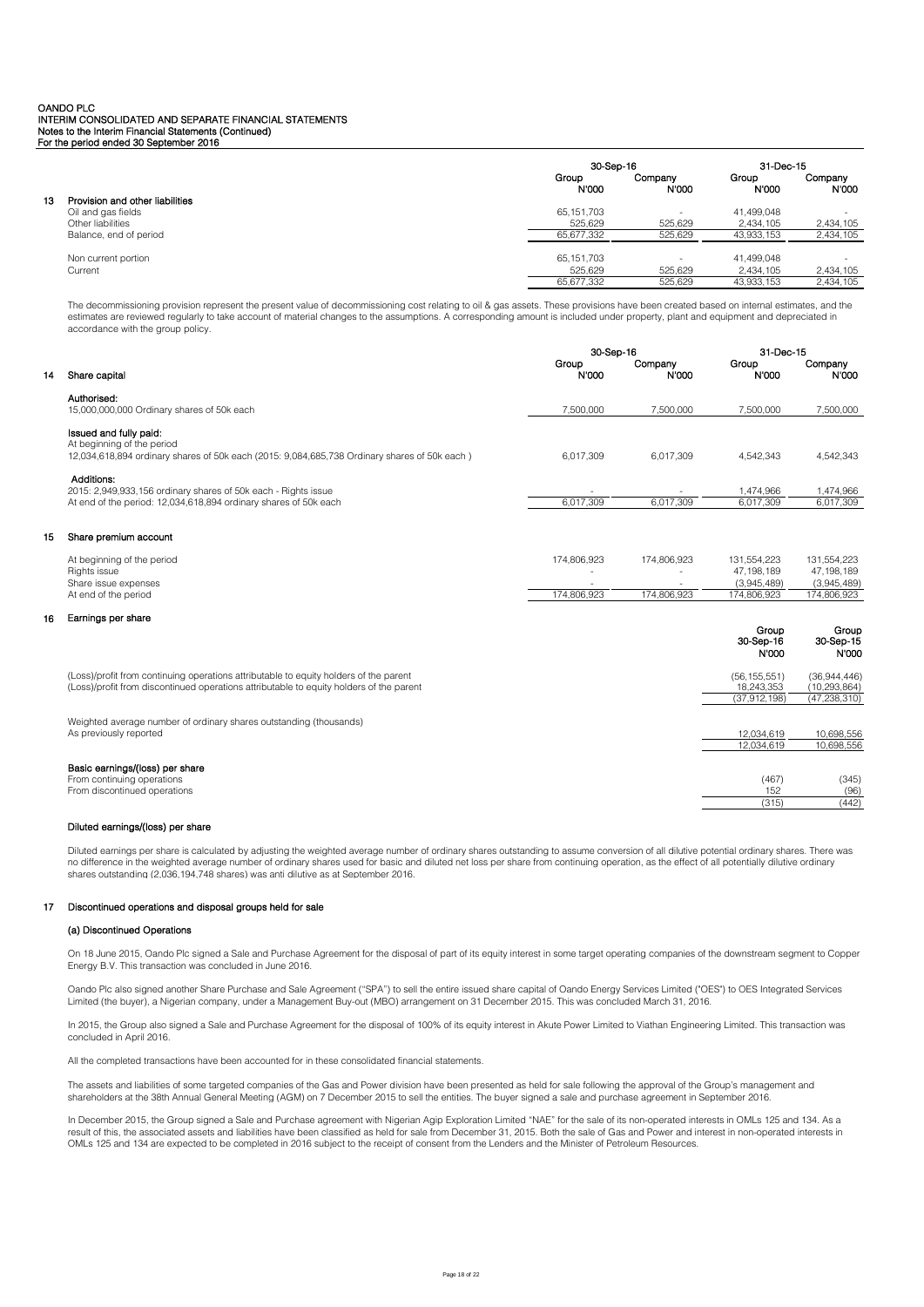The recoverable amount of the property, plant and equipment was in excess of its carrying value and as such no gain or loss was recorded in classification to held for sale. The major classes of assets and liabilities comprising the disposal group classified as held for sale are below. As part of the arrangement with NAE, the Group retains its rights to the N22.7 billion (\$72.7 million) award for amounts overlifted by NNPC (See Note 7) and has therefore not been included in the disposal group.

Analysis of the result of discontinued operations, and the result recognised on the re-measurement of assets or disposal group is as follows:

The comparative consolidated statement of profit or loss and OCI have been restated to show the discontinued operation separately from continuing operations.

# Results of discontinued operations Group Group

|                                                                                                                                               | 30-Sep-16<br><b>N'000</b> | 30-Sep-15<br>N'000 |
|-----------------------------------------------------------------------------------------------------------------------------------------------|---------------------------|--------------------|
| Analysis of the result of discontinued operations, and the result recognised on the re-measurement of assets or disposal group is as follows: |                           |                    |
| Revenue                                                                                                                                       | 102, 141, 524             | 127,364,759        |
| <b>Expenses</b>                                                                                                                               | (105, 152, 310)           | (134, 369, 884)    |
| Loss before tax of discontinued operations                                                                                                    | (3,010,786)               | (7,005,125)        |
| Income tax expense                                                                                                                            | (1,930,415)               | (2,906,424)        |
| Loss after tax of discontinued operations                                                                                                     | (4,941,201)               | (9,911,549)        |
| Gain on sale of discontinued operations                                                                                                       | 23,400,776                |                    |
| Income tax on gain on sale of discontinued operations                                                                                         |                           | $\sim$             |
|                                                                                                                                               | 23,400,776                | $\sim$             |
| Profit for the period from discontinued operations                                                                                            | 18,459,575                | (9,911,549)        |
| Effect of disposal on the financial position of the Group                                                                                     |                           |                    |
| Property, plant and equipment                                                                                                                 | 88,393,709                |                    |
| Intangible assets                                                                                                                             | 10,868,119                |                    |
| Held to maturity (Long-term) investments                                                                                                      | 336.692                   |                    |
| Finance lease receivables                                                                                                                     | 2,109,108                 |                    |
| Derivative financial instruments                                                                                                              | 1,991,561                 |                    |
| Available-for-sale financial assets                                                                                                           | 5,100                     |                    |
| Non-current Prepayment                                                                                                                        | 2,690,021                 |                    |
| Inventories                                                                                                                                   | 18,531,838                |                    |
| Trade and other receivables                                                                                                                   | 173,530,972               |                    |
| Prepayment                                                                                                                                    | 5,610,796                 |                    |
| Borrowing                                                                                                                                     | (144, 442, 938)           |                    |
| Deferred taxation                                                                                                                             | (1,348,311)               |                    |
| Dividend payable                                                                                                                              | (1,298,688)               |                    |
| Current income tax liabilities                                                                                                                | (2, 215, 836)             |                    |
| Government Grant                                                                                                                              | (17, 499)                 |                    |
| Retirement benefit obligation                                                                                                                 | (1,499,113)               |                    |
| Other non-current liabilities                                                                                                                 | (3, 152, 216)             |                    |
| Provision for other liabilities & charges                                                                                                     | (900, 086)                |                    |
| Trade and other payables                                                                                                                      | (150, 889, 026)           |                    |
|                                                                                                                                               | (1,695,797)               |                    |
| Gain on disposal                                                                                                                              | 23,400,776                |                    |
|                                                                                                                                               | 21,704,980                |                    |
| Satisfied by:<br>Consideration received, satisfied in cash (less cost to sell)                                                                | 51,456,252                |                    |
| Cash and cash equivalents disposed of                                                                                                         | (29, 751, 272)            |                    |
|                                                                                                                                               | 21,704,980                |                    |
|                                                                                                                                               |                           |                    |

# (b) Disposal group held for sale

In accordance with IFRS 5, the assets and liabilities held for sale were recognised at the carrying amount, which is lower than the fair value less cost to sell. This is a non-recurring fair value which has been measured using observable inputs, being the prices for recent sale of similar businesses.

Analysis of the result of discontinued operations, and the result recognised on the re-measurement of assets or disposal group is as follows:

| (i) Assets of disposal group classified as held for sale       | Group<br>30-Sep-16<br><b>N'000</b> | Group<br>31-Dec-15<br>N'000 |
|----------------------------------------------------------------|------------------------------------|-----------------------------|
| Property, plant and equipment                                  | 66.178.410                         | 125,551,886                 |
| Intangible assets                                              | 17,980,498                         | 13,668,792                  |
| Derivative financial instruments                               |                                    | 2,016,012                   |
| Finance lease receivables                                      | 4,264,373                          | 2,193,901                   |
| Other non-current assets                                       |                                    | 2,644,030                   |
| Deferred tax assets                                            | 158.341                            | 1,915,987                   |
| Inventory                                                      | 551,600                            | 12,894,119                  |
| Non-current receivables                                        |                                    | 237,903                     |
| Trade and other receivables                                    | 10,338,974                         | 70,623,602                  |
| Prepayments                                                    | 210,339                            | 2,633,463                   |
| Restricted cash                                                |                                    | 696,675                     |
| Cash and cash equivalents (excluding bank overdrafts)          | 1,828,159                          | 20,805,475                  |
| Total assets                                                   | 101.510.694                        | 255,881,845                 |
| (ii) Liabilities of disposal group classified as held for sale |                                    |                             |
| Trade and other payables                                       | 57,967,532                         | 80,002,743                  |
| Current income tax liabilities                                 | 2.373.878                          | 1,776,979                   |
| Bank overdraft                                                 | 2,905,364                          | 53,180,150                  |
| Borrowing                                                      | 9.900.036                          | 130,820,394                 |
| Retirement benefit obligation                                  | 311.858                            | 1,516,527                   |
| Provision for other liabilities & charges                      | 12.024.150                         | 8,099,800                   |
| Deferred tax liabilities                                       | 17,749,396                         | 13,621,838                  |
| <b>Government Grant</b>                                        |                                    | 32,049                      |
| <b>Total liabilities</b>                                       | 103,232,214                        | 289,050,480                 |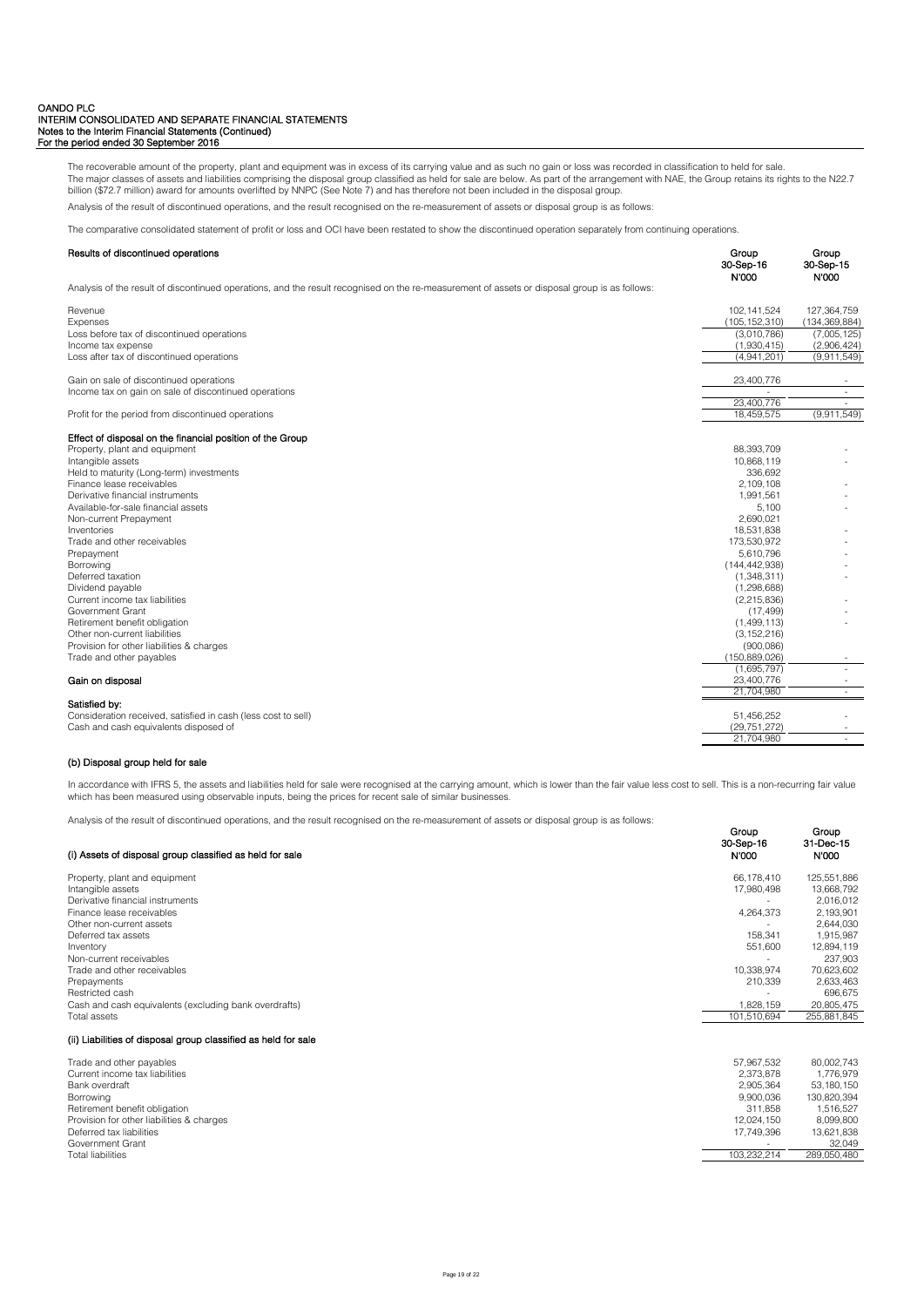| Investment in subsidiaries<br>Akute Power Limited<br>2,500<br>Apapa SPM Limited<br>19.125<br>Oando Marketing Limited<br>15,573,050<br>Oando Gas and Power Limited<br>1,000<br>Alausa Power Limited<br>2,500<br>Oando Supply and Trading Limited<br>764,594<br>$\overline{a}$<br>Oando Trading Limited Bermuda<br>3,435,950<br>3,500<br>19,795,219<br>30-Sep-16<br>30-Sep-15<br>Company<br>Net cash flows from operating activities<br>Group<br>Company<br>Group<br>before changes in working capital<br>N'000<br>N'000<br>N'000<br>N'000<br>Reconciliation of (loss)/profit before income tax to cash generated from operations:<br>Loss before income tax - continuing operations<br>(87, 515, 931)<br>(65, 847, 859)<br>(44, 150, 496)<br>(19,926,727)<br>Profit/(loss) before income tax - discontinued operations<br>20,389,990<br>(7,005,125)<br>Adjustments for non-cash items and interests:<br>- Provision on current receivables<br>(636)<br>- Depreciation<br>22.151.578<br>131.474<br>22.589.671<br>209.641<br>- (Profit)/loss on sale of property plant and equipment<br>(377, 275)<br>3,279<br>(203, 131)<br>95,304<br>30,937<br>- Amortisation of Intangible asset<br>573,377<br>794,396<br>Unwinding of discount on provisions<br>5,743,012<br>$\sim$<br>÷<br>Impairment/write off of PPE<br>478,851<br>20,555,081<br>76,565<br>Impairment of receivables<br>21,563,927<br>46,196,698<br>3,044,748<br>Share based payment expense (options and swaps)<br>1,099,699<br>330.531<br>$\overline{a}$<br>(Profit)/loss on sale of subsidiary<br>(23,400,776)<br>21,449,330<br>$\sim$<br>- Provision on investment<br>(46,974,921)<br>Fair value loss on commodity options<br>18,709,220<br>38,415,553<br>- Fair value loss on embedded derivatives<br>127.426<br>(7,205,501)<br>Net foreign exchange loss/(gain)<br>9,149,603<br>(10,097,756)<br>Share of (profit)/loss in associate<br>2,497,581<br>27,190<br>- Interest expense<br>48,980,506<br>30,373,570<br>38,482,113<br>22,961,255<br>- Fair value gain on Convertible option<br>(125, 628)<br>- Interest received<br>(5,979,893)<br>(15,007)<br>(342, 170)<br>(904, 802)<br>17,708,364<br>62,770,526<br>(5,438,528)<br>2,118,110<br>30-Sep-16<br>30-Sep-15<br>19<br>Net decrease in working capital<br>Group<br>Company<br>Group<br>Company<br>N'000<br>N'000<br><b>N'000</b><br>N'000<br>876,299<br>8,067,758<br>- Receivables and prepayments (current)<br>(191, 743, 929)<br>(13,967,908)<br>- Non current receivables and prepayments<br>(13, 280, 529)<br>(4,029,623)<br>77,233<br>(1,248,990)<br>- Inventories<br>6,511,203<br>(6, 122, 176)<br>- Payables and accrued expenses<br>26,472,157<br>24.837.639<br>195, 109, 956<br>6.491.122<br>- Gratuity provisions<br>(88, 311)<br>(604, 614)<br>(165, 795)<br>(44, 691)<br>- Government grant<br>(14, 550)<br>(65, 473)<br>- Provision for liabilties<br>538,167<br>30,281,410<br>(1,908,476)<br>538,167<br>14, 185, 491<br>1,341,011<br>40,996,431<br>9,993,113 |    | (iii) Assets of disposal group classified as held for sale |  | Company<br>30-Sep-16<br>N'000 | Company<br>31-Dec-15<br>N'000 |
|------------------------------------------------------------------------------------------------------------------------------------------------------------------------------------------------------------------------------------------------------------------------------------------------------------------------------------------------------------------------------------------------------------------------------------------------------------------------------------------------------------------------------------------------------------------------------------------------------------------------------------------------------------------------------------------------------------------------------------------------------------------------------------------------------------------------------------------------------------------------------------------------------------------------------------------------------------------------------------------------------------------------------------------------------------------------------------------------------------------------------------------------------------------------------------------------------------------------------------------------------------------------------------------------------------------------------------------------------------------------------------------------------------------------------------------------------------------------------------------------------------------------------------------------------------------------------------------------------------------------------------------------------------------------------------------------------------------------------------------------------------------------------------------------------------------------------------------------------------------------------------------------------------------------------------------------------------------------------------------------------------------------------------------------------------------------------------------------------------------------------------------------------------------------------------------------------------------------------------------------------------------------------------------------------------------------------------------------------------------------------------------------------------------------------------------------------------------------------------------------------------------------------------------------------------------------------------------------------------------------------------------------------------------------------------------------------------------------------------------------------------------------------------------------------------------------------------------------------------------------------------------------------------------------------------------------------------------------------------------|----|------------------------------------------------------------|--|-------------------------------|-------------------------------|
|                                                                                                                                                                                                                                                                                                                                                                                                                                                                                                                                                                                                                                                                                                                                                                                                                                                                                                                                                                                                                                                                                                                                                                                                                                                                                                                                                                                                                                                                                                                                                                                                                                                                                                                                                                                                                                                                                                                                                                                                                                                                                                                                                                                                                                                                                                                                                                                                                                                                                                                                                                                                                                                                                                                                                                                                                                                                                                                                                                                          |    |                                                            |  |                               |                               |
|                                                                                                                                                                                                                                                                                                                                                                                                                                                                                                                                                                                                                                                                                                                                                                                                                                                                                                                                                                                                                                                                                                                                                                                                                                                                                                                                                                                                                                                                                                                                                                                                                                                                                                                                                                                                                                                                                                                                                                                                                                                                                                                                                                                                                                                                                                                                                                                                                                                                                                                                                                                                                                                                                                                                                                                                                                                                                                                                                                                          |    |                                                            |  |                               |                               |
|                                                                                                                                                                                                                                                                                                                                                                                                                                                                                                                                                                                                                                                                                                                                                                                                                                                                                                                                                                                                                                                                                                                                                                                                                                                                                                                                                                                                                                                                                                                                                                                                                                                                                                                                                                                                                                                                                                                                                                                                                                                                                                                                                                                                                                                                                                                                                                                                                                                                                                                                                                                                                                                                                                                                                                                                                                                                                                                                                                                          |    |                                                            |  |                               |                               |
|                                                                                                                                                                                                                                                                                                                                                                                                                                                                                                                                                                                                                                                                                                                                                                                                                                                                                                                                                                                                                                                                                                                                                                                                                                                                                                                                                                                                                                                                                                                                                                                                                                                                                                                                                                                                                                                                                                                                                                                                                                                                                                                                                                                                                                                                                                                                                                                                                                                                                                                                                                                                                                                                                                                                                                                                                                                                                                                                                                                          |    |                                                            |  |                               |                               |
|                                                                                                                                                                                                                                                                                                                                                                                                                                                                                                                                                                                                                                                                                                                                                                                                                                                                                                                                                                                                                                                                                                                                                                                                                                                                                                                                                                                                                                                                                                                                                                                                                                                                                                                                                                                                                                                                                                                                                                                                                                                                                                                                                                                                                                                                                                                                                                                                                                                                                                                                                                                                                                                                                                                                                                                                                                                                                                                                                                                          |    |                                                            |  |                               |                               |
|                                                                                                                                                                                                                                                                                                                                                                                                                                                                                                                                                                                                                                                                                                                                                                                                                                                                                                                                                                                                                                                                                                                                                                                                                                                                                                                                                                                                                                                                                                                                                                                                                                                                                                                                                                                                                                                                                                                                                                                                                                                                                                                                                                                                                                                                                                                                                                                                                                                                                                                                                                                                                                                                                                                                                                                                                                                                                                                                                                                          |    |                                                            |  |                               |                               |
|                                                                                                                                                                                                                                                                                                                                                                                                                                                                                                                                                                                                                                                                                                                                                                                                                                                                                                                                                                                                                                                                                                                                                                                                                                                                                                                                                                                                                                                                                                                                                                                                                                                                                                                                                                                                                                                                                                                                                                                                                                                                                                                                                                                                                                                                                                                                                                                                                                                                                                                                                                                                                                                                                                                                                                                                                                                                                                                                                                                          |    |                                                            |  |                               |                               |
|                                                                                                                                                                                                                                                                                                                                                                                                                                                                                                                                                                                                                                                                                                                                                                                                                                                                                                                                                                                                                                                                                                                                                                                                                                                                                                                                                                                                                                                                                                                                                                                                                                                                                                                                                                                                                                                                                                                                                                                                                                                                                                                                                                                                                                                                                                                                                                                                                                                                                                                                                                                                                                                                                                                                                                                                                                                                                                                                                                                          |    |                                                            |  |                               |                               |
|                                                                                                                                                                                                                                                                                                                                                                                                                                                                                                                                                                                                                                                                                                                                                                                                                                                                                                                                                                                                                                                                                                                                                                                                                                                                                                                                                                                                                                                                                                                                                                                                                                                                                                                                                                                                                                                                                                                                                                                                                                                                                                                                                                                                                                                                                                                                                                                                                                                                                                                                                                                                                                                                                                                                                                                                                                                                                                                                                                                          |    |                                                            |  |                               |                               |
|                                                                                                                                                                                                                                                                                                                                                                                                                                                                                                                                                                                                                                                                                                                                                                                                                                                                                                                                                                                                                                                                                                                                                                                                                                                                                                                                                                                                                                                                                                                                                                                                                                                                                                                                                                                                                                                                                                                                                                                                                                                                                                                                                                                                                                                                                                                                                                                                                                                                                                                                                                                                                                                                                                                                                                                                                                                                                                                                                                                          |    |                                                            |  |                               |                               |
|                                                                                                                                                                                                                                                                                                                                                                                                                                                                                                                                                                                                                                                                                                                                                                                                                                                                                                                                                                                                                                                                                                                                                                                                                                                                                                                                                                                                                                                                                                                                                                                                                                                                                                                                                                                                                                                                                                                                                                                                                                                                                                                                                                                                                                                                                                                                                                                                                                                                                                                                                                                                                                                                                                                                                                                                                                                                                                                                                                                          | 18 |                                                            |  |                               |                               |
|                                                                                                                                                                                                                                                                                                                                                                                                                                                                                                                                                                                                                                                                                                                                                                                                                                                                                                                                                                                                                                                                                                                                                                                                                                                                                                                                                                                                                                                                                                                                                                                                                                                                                                                                                                                                                                                                                                                                                                                                                                                                                                                                                                                                                                                                                                                                                                                                                                                                                                                                                                                                                                                                                                                                                                                                                                                                                                                                                                                          |    |                                                            |  |                               |                               |
|                                                                                                                                                                                                                                                                                                                                                                                                                                                                                                                                                                                                                                                                                                                                                                                                                                                                                                                                                                                                                                                                                                                                                                                                                                                                                                                                                                                                                                                                                                                                                                                                                                                                                                                                                                                                                                                                                                                                                                                                                                                                                                                                                                                                                                                                                                                                                                                                                                                                                                                                                                                                                                                                                                                                                                                                                                                                                                                                                                                          |    |                                                            |  |                               |                               |
|                                                                                                                                                                                                                                                                                                                                                                                                                                                                                                                                                                                                                                                                                                                                                                                                                                                                                                                                                                                                                                                                                                                                                                                                                                                                                                                                                                                                                                                                                                                                                                                                                                                                                                                                                                                                                                                                                                                                                                                                                                                                                                                                                                                                                                                                                                                                                                                                                                                                                                                                                                                                                                                                                                                                                                                                                                                                                                                                                                                          |    |                                                            |  |                               |                               |
|                                                                                                                                                                                                                                                                                                                                                                                                                                                                                                                                                                                                                                                                                                                                                                                                                                                                                                                                                                                                                                                                                                                                                                                                                                                                                                                                                                                                                                                                                                                                                                                                                                                                                                                                                                                                                                                                                                                                                                                                                                                                                                                                                                                                                                                                                                                                                                                                                                                                                                                                                                                                                                                                                                                                                                                                                                                                                                                                                                                          |    |                                                            |  |                               |                               |
|                                                                                                                                                                                                                                                                                                                                                                                                                                                                                                                                                                                                                                                                                                                                                                                                                                                                                                                                                                                                                                                                                                                                                                                                                                                                                                                                                                                                                                                                                                                                                                                                                                                                                                                                                                                                                                                                                                                                                                                                                                                                                                                                                                                                                                                                                                                                                                                                                                                                                                                                                                                                                                                                                                                                                                                                                                                                                                                                                                                          |    |                                                            |  |                               |                               |
|                                                                                                                                                                                                                                                                                                                                                                                                                                                                                                                                                                                                                                                                                                                                                                                                                                                                                                                                                                                                                                                                                                                                                                                                                                                                                                                                                                                                                                                                                                                                                                                                                                                                                                                                                                                                                                                                                                                                                                                                                                                                                                                                                                                                                                                                                                                                                                                                                                                                                                                                                                                                                                                                                                                                                                                                                                                                                                                                                                                          |    |                                                            |  |                               |                               |
|                                                                                                                                                                                                                                                                                                                                                                                                                                                                                                                                                                                                                                                                                                                                                                                                                                                                                                                                                                                                                                                                                                                                                                                                                                                                                                                                                                                                                                                                                                                                                                                                                                                                                                                                                                                                                                                                                                                                                                                                                                                                                                                                                                                                                                                                                                                                                                                                                                                                                                                                                                                                                                                                                                                                                                                                                                                                                                                                                                                          |    |                                                            |  |                               |                               |
|                                                                                                                                                                                                                                                                                                                                                                                                                                                                                                                                                                                                                                                                                                                                                                                                                                                                                                                                                                                                                                                                                                                                                                                                                                                                                                                                                                                                                                                                                                                                                                                                                                                                                                                                                                                                                                                                                                                                                                                                                                                                                                                                                                                                                                                                                                                                                                                                                                                                                                                                                                                                                                                                                                                                                                                                                                                                                                                                                                                          |    |                                                            |  |                               |                               |
|                                                                                                                                                                                                                                                                                                                                                                                                                                                                                                                                                                                                                                                                                                                                                                                                                                                                                                                                                                                                                                                                                                                                                                                                                                                                                                                                                                                                                                                                                                                                                                                                                                                                                                                                                                                                                                                                                                                                                                                                                                                                                                                                                                                                                                                                                                                                                                                                                                                                                                                                                                                                                                                                                                                                                                                                                                                                                                                                                                                          |    |                                                            |  |                               |                               |
|                                                                                                                                                                                                                                                                                                                                                                                                                                                                                                                                                                                                                                                                                                                                                                                                                                                                                                                                                                                                                                                                                                                                                                                                                                                                                                                                                                                                                                                                                                                                                                                                                                                                                                                                                                                                                                                                                                                                                                                                                                                                                                                                                                                                                                                                                                                                                                                                                                                                                                                                                                                                                                                                                                                                                                                                                                                                                                                                                                                          |    |                                                            |  |                               |                               |
|                                                                                                                                                                                                                                                                                                                                                                                                                                                                                                                                                                                                                                                                                                                                                                                                                                                                                                                                                                                                                                                                                                                                                                                                                                                                                                                                                                                                                                                                                                                                                                                                                                                                                                                                                                                                                                                                                                                                                                                                                                                                                                                                                                                                                                                                                                                                                                                                                                                                                                                                                                                                                                                                                                                                                                                                                                                                                                                                                                                          |    |                                                            |  |                               |                               |
|                                                                                                                                                                                                                                                                                                                                                                                                                                                                                                                                                                                                                                                                                                                                                                                                                                                                                                                                                                                                                                                                                                                                                                                                                                                                                                                                                                                                                                                                                                                                                                                                                                                                                                                                                                                                                                                                                                                                                                                                                                                                                                                                                                                                                                                                                                                                                                                                                                                                                                                                                                                                                                                                                                                                                                                                                                                                                                                                                                                          |    |                                                            |  |                               |                               |
|                                                                                                                                                                                                                                                                                                                                                                                                                                                                                                                                                                                                                                                                                                                                                                                                                                                                                                                                                                                                                                                                                                                                                                                                                                                                                                                                                                                                                                                                                                                                                                                                                                                                                                                                                                                                                                                                                                                                                                                                                                                                                                                                                                                                                                                                                                                                                                                                                                                                                                                                                                                                                                                                                                                                                                                                                                                                                                                                                                                          |    |                                                            |  |                               |                               |
|                                                                                                                                                                                                                                                                                                                                                                                                                                                                                                                                                                                                                                                                                                                                                                                                                                                                                                                                                                                                                                                                                                                                                                                                                                                                                                                                                                                                                                                                                                                                                                                                                                                                                                                                                                                                                                                                                                                                                                                                                                                                                                                                                                                                                                                                                                                                                                                                                                                                                                                                                                                                                                                                                                                                                                                                                                                                                                                                                                                          |    |                                                            |  |                               |                               |
|                                                                                                                                                                                                                                                                                                                                                                                                                                                                                                                                                                                                                                                                                                                                                                                                                                                                                                                                                                                                                                                                                                                                                                                                                                                                                                                                                                                                                                                                                                                                                                                                                                                                                                                                                                                                                                                                                                                                                                                                                                                                                                                                                                                                                                                                                                                                                                                                                                                                                                                                                                                                                                                                                                                                                                                                                                                                                                                                                                                          |    |                                                            |  |                               |                               |
|                                                                                                                                                                                                                                                                                                                                                                                                                                                                                                                                                                                                                                                                                                                                                                                                                                                                                                                                                                                                                                                                                                                                                                                                                                                                                                                                                                                                                                                                                                                                                                                                                                                                                                                                                                                                                                                                                                                                                                                                                                                                                                                                                                                                                                                                                                                                                                                                                                                                                                                                                                                                                                                                                                                                                                                                                                                                                                                                                                                          |    |                                                            |  |                               |                               |
|                                                                                                                                                                                                                                                                                                                                                                                                                                                                                                                                                                                                                                                                                                                                                                                                                                                                                                                                                                                                                                                                                                                                                                                                                                                                                                                                                                                                                                                                                                                                                                                                                                                                                                                                                                                                                                                                                                                                                                                                                                                                                                                                                                                                                                                                                                                                                                                                                                                                                                                                                                                                                                                                                                                                                                                                                                                                                                                                                                                          |    |                                                            |  |                               |                               |
|                                                                                                                                                                                                                                                                                                                                                                                                                                                                                                                                                                                                                                                                                                                                                                                                                                                                                                                                                                                                                                                                                                                                                                                                                                                                                                                                                                                                                                                                                                                                                                                                                                                                                                                                                                                                                                                                                                                                                                                                                                                                                                                                                                                                                                                                                                                                                                                                                                                                                                                                                                                                                                                                                                                                                                                                                                                                                                                                                                                          |    |                                                            |  |                               |                               |
|                                                                                                                                                                                                                                                                                                                                                                                                                                                                                                                                                                                                                                                                                                                                                                                                                                                                                                                                                                                                                                                                                                                                                                                                                                                                                                                                                                                                                                                                                                                                                                                                                                                                                                                                                                                                                                                                                                                                                                                                                                                                                                                                                                                                                                                                                                                                                                                                                                                                                                                                                                                                                                                                                                                                                                                                                                                                                                                                                                                          |    |                                                            |  |                               |                               |
|                                                                                                                                                                                                                                                                                                                                                                                                                                                                                                                                                                                                                                                                                                                                                                                                                                                                                                                                                                                                                                                                                                                                                                                                                                                                                                                                                                                                                                                                                                                                                                                                                                                                                                                                                                                                                                                                                                                                                                                                                                                                                                                                                                                                                                                                                                                                                                                                                                                                                                                                                                                                                                                                                                                                                                                                                                                                                                                                                                                          |    |                                                            |  |                               |                               |
|                                                                                                                                                                                                                                                                                                                                                                                                                                                                                                                                                                                                                                                                                                                                                                                                                                                                                                                                                                                                                                                                                                                                                                                                                                                                                                                                                                                                                                                                                                                                                                                                                                                                                                                                                                                                                                                                                                                                                                                                                                                                                                                                                                                                                                                                                                                                                                                                                                                                                                                                                                                                                                                                                                                                                                                                                                                                                                                                                                                          |    |                                                            |  |                               |                               |
|                                                                                                                                                                                                                                                                                                                                                                                                                                                                                                                                                                                                                                                                                                                                                                                                                                                                                                                                                                                                                                                                                                                                                                                                                                                                                                                                                                                                                                                                                                                                                                                                                                                                                                                                                                                                                                                                                                                                                                                                                                                                                                                                                                                                                                                                                                                                                                                                                                                                                                                                                                                                                                                                                                                                                                                                                                                                                                                                                                                          |    |                                                            |  |                               |                               |
|                                                                                                                                                                                                                                                                                                                                                                                                                                                                                                                                                                                                                                                                                                                                                                                                                                                                                                                                                                                                                                                                                                                                                                                                                                                                                                                                                                                                                                                                                                                                                                                                                                                                                                                                                                                                                                                                                                                                                                                                                                                                                                                                                                                                                                                                                                                                                                                                                                                                                                                                                                                                                                                                                                                                                                                                                                                                                                                                                                                          |    |                                                            |  |                               |                               |
|                                                                                                                                                                                                                                                                                                                                                                                                                                                                                                                                                                                                                                                                                                                                                                                                                                                                                                                                                                                                                                                                                                                                                                                                                                                                                                                                                                                                                                                                                                                                                                                                                                                                                                                                                                                                                                                                                                                                                                                                                                                                                                                                                                                                                                                                                                                                                                                                                                                                                                                                                                                                                                                                                                                                                                                                                                                                                                                                                                                          |    |                                                            |  |                               |                               |
|                                                                                                                                                                                                                                                                                                                                                                                                                                                                                                                                                                                                                                                                                                                                                                                                                                                                                                                                                                                                                                                                                                                                                                                                                                                                                                                                                                                                                                                                                                                                                                                                                                                                                                                                                                                                                                                                                                                                                                                                                                                                                                                                                                                                                                                                                                                                                                                                                                                                                                                                                                                                                                                                                                                                                                                                                                                                                                                                                                                          |    |                                                            |  |                               |                               |
|                                                                                                                                                                                                                                                                                                                                                                                                                                                                                                                                                                                                                                                                                                                                                                                                                                                                                                                                                                                                                                                                                                                                                                                                                                                                                                                                                                                                                                                                                                                                                                                                                                                                                                                                                                                                                                                                                                                                                                                                                                                                                                                                                                                                                                                                                                                                                                                                                                                                                                                                                                                                                                                                                                                                                                                                                                                                                                                                                                                          |    |                                                            |  |                               |                               |
|                                                                                                                                                                                                                                                                                                                                                                                                                                                                                                                                                                                                                                                                                                                                                                                                                                                                                                                                                                                                                                                                                                                                                                                                                                                                                                                                                                                                                                                                                                                                                                                                                                                                                                                                                                                                                                                                                                                                                                                                                                                                                                                                                                                                                                                                                                                                                                                                                                                                                                                                                                                                                                                                                                                                                                                                                                                                                                                                                                                          |    |                                                            |  |                               |                               |
|                                                                                                                                                                                                                                                                                                                                                                                                                                                                                                                                                                                                                                                                                                                                                                                                                                                                                                                                                                                                                                                                                                                                                                                                                                                                                                                                                                                                                                                                                                                                                                                                                                                                                                                                                                                                                                                                                                                                                                                                                                                                                                                                                                                                                                                                                                                                                                                                                                                                                                                                                                                                                                                                                                                                                                                                                                                                                                                                                                                          |    |                                                            |  |                               |                               |
|                                                                                                                                                                                                                                                                                                                                                                                                                                                                                                                                                                                                                                                                                                                                                                                                                                                                                                                                                                                                                                                                                                                                                                                                                                                                                                                                                                                                                                                                                                                                                                                                                                                                                                                                                                                                                                                                                                                                                                                                                                                                                                                                                                                                                                                                                                                                                                                                                                                                                                                                                                                                                                                                                                                                                                                                                                                                                                                                                                                          |    |                                                            |  |                               |                               |
|                                                                                                                                                                                                                                                                                                                                                                                                                                                                                                                                                                                                                                                                                                                                                                                                                                                                                                                                                                                                                                                                                                                                                                                                                                                                                                                                                                                                                                                                                                                                                                                                                                                                                                                                                                                                                                                                                                                                                                                                                                                                                                                                                                                                                                                                                                                                                                                                                                                                                                                                                                                                                                                                                                                                                                                                                                                                                                                                                                                          |    |                                                            |  |                               |                               |
|                                                                                                                                                                                                                                                                                                                                                                                                                                                                                                                                                                                                                                                                                                                                                                                                                                                                                                                                                                                                                                                                                                                                                                                                                                                                                                                                                                                                                                                                                                                                                                                                                                                                                                                                                                                                                                                                                                                                                                                                                                                                                                                                                                                                                                                                                                                                                                                                                                                                                                                                                                                                                                                                                                                                                                                                                                                                                                                                                                                          |    |                                                            |  |                               |                               |
|                                                                                                                                                                                                                                                                                                                                                                                                                                                                                                                                                                                                                                                                                                                                                                                                                                                                                                                                                                                                                                                                                                                                                                                                                                                                                                                                                                                                                                                                                                                                                                                                                                                                                                                                                                                                                                                                                                                                                                                                                                                                                                                                                                                                                                                                                                                                                                                                                                                                                                                                                                                                                                                                                                                                                                                                                                                                                                                                                                                          |    |                                                            |  |                               |                               |
|                                                                                                                                                                                                                                                                                                                                                                                                                                                                                                                                                                                                                                                                                                                                                                                                                                                                                                                                                                                                                                                                                                                                                                                                                                                                                                                                                                                                                                                                                                                                                                                                                                                                                                                                                                                                                                                                                                                                                                                                                                                                                                                                                                                                                                                                                                                                                                                                                                                                                                                                                                                                                                                                                                                                                                                                                                                                                                                                                                                          |    |                                                            |  |                               |                               |
|                                                                                                                                                                                                                                                                                                                                                                                                                                                                                                                                                                                                                                                                                                                                                                                                                                                                                                                                                                                                                                                                                                                                                                                                                                                                                                                                                                                                                                                                                                                                                                                                                                                                                                                                                                                                                                                                                                                                                                                                                                                                                                                                                                                                                                                                                                                                                                                                                                                                                                                                                                                                                                                                                                                                                                                                                                                                                                                                                                                          |    |                                                            |  |                               |                               |
|                                                                                                                                                                                                                                                                                                                                                                                                                                                                                                                                                                                                                                                                                                                                                                                                                                                                                                                                                                                                                                                                                                                                                                                                                                                                                                                                                                                                                                                                                                                                                                                                                                                                                                                                                                                                                                                                                                                                                                                                                                                                                                                                                                                                                                                                                                                                                                                                                                                                                                                                                                                                                                                                                                                                                                                                                                                                                                                                                                                          |    |                                                            |  |                               |                               |
|                                                                                                                                                                                                                                                                                                                                                                                                                                                                                                                                                                                                                                                                                                                                                                                                                                                                                                                                                                                                                                                                                                                                                                                                                                                                                                                                                                                                                                                                                                                                                                                                                                                                                                                                                                                                                                                                                                                                                                                                                                                                                                                                                                                                                                                                                                                                                                                                                                                                                                                                                                                                                                                                                                                                                                                                                                                                                                                                                                                          |    |                                                            |  |                               |                               |

- 
- 
- Gratuity provisions (44,691) (88,311) (604,614) (604,614) (604,614) (604,614) (65,795)<br>- Government grant grant grant grant grant grant (14,550) (14,550) (88,311) (608,478) (85,473) (65,795)<br>- Provision for liabilties (1,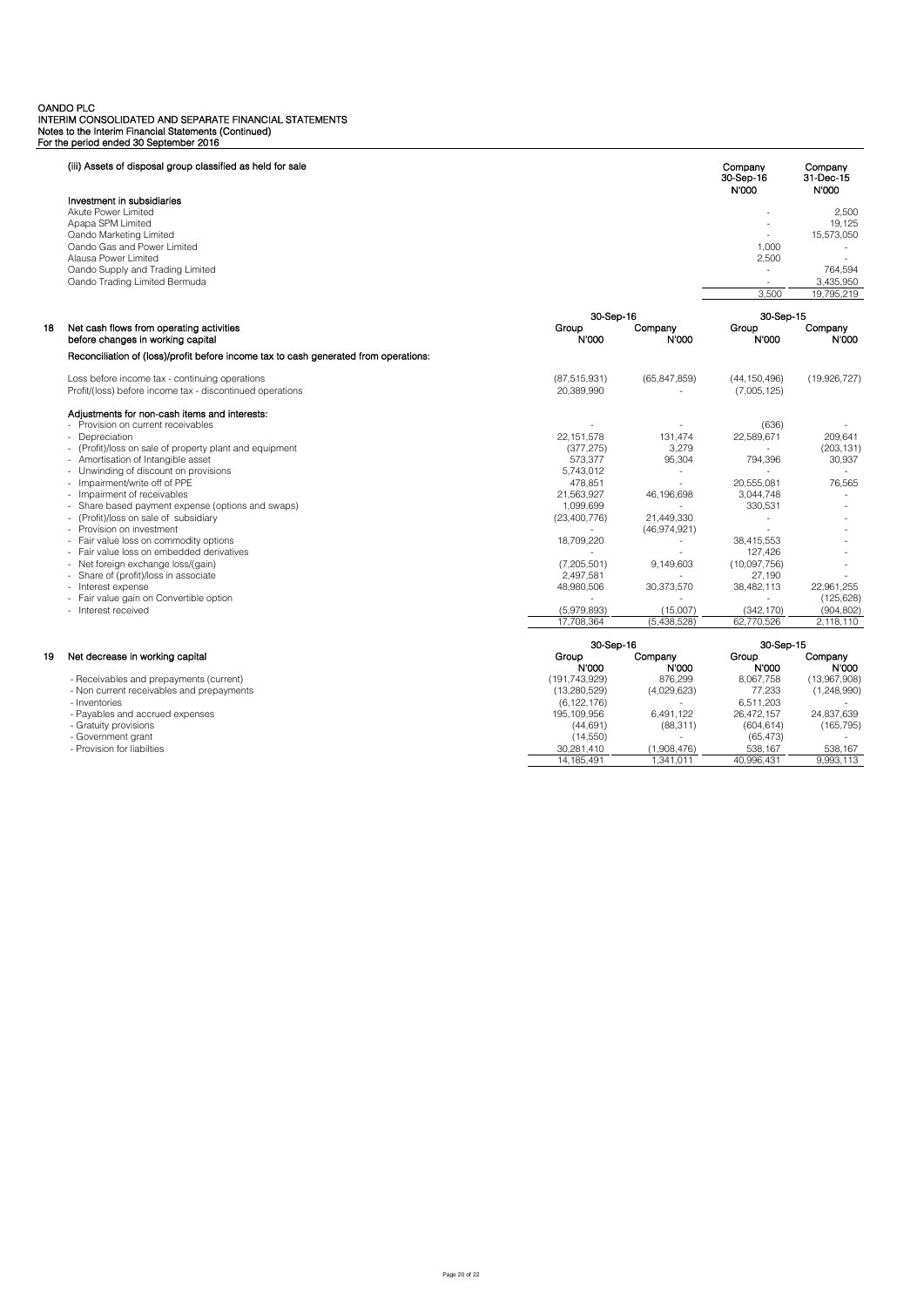# 20 Prior year restatements

In preparing the accounts for 2015 and as a result of a more comprehensive consideration of the Group's arrangements and policies, the directors have reconsidered and adjusted the accounting for certain matters in the prior period.

In 2013, Oando Plc ("seller") sold its entire interest in Oando Exploration & Production Limited ("OEPL") to Green Park Management Limited ("buyer") and recognised a profit on disposal of<br>N16.2 billion. Management is of th Petroleum Resources had not been obtained prior to 31 December, 2013. In view of this, accounting for the disposal at 31 December, 2013 is regarded as an error. Accordingly, the 2015 consolidated financial statements of Oando Plc is restated as follows:

30 September 2015

|                                                                                                        | uu uuuun uu cu u<br>'Restatements to previously published IFRS accounts |                                     |                           |                               |
|--------------------------------------------------------------------------------------------------------|-------------------------------------------------------------------------|-------------------------------------|---------------------------|-------------------------------|
|                                                                                                        | <b>IFRS</b> previously<br>reported<br><b>N'000</b>                      | Discontinued<br>operations<br>N'000 | Effect of<br>restatements | <b>IFRS</b> restated<br>N'000 |
| Continuing operations                                                                                  |                                                                         |                                     |                           |                               |
| Revenue                                                                                                | 95,784,493                                                              | 38,977,830                          |                           | 134,762,323                   |
| Cost of sales                                                                                          | (54, 725, 100)                                                          | (44,570,556)                        |                           | (99, 295, 656)                |
| Gross profit                                                                                           | 41,059,393                                                              | (5,592,726)                         |                           | 35,466,667                    |
| Other operating income                                                                                 | 15,280,113                                                              | 82,408                              |                           | 15,362,521                    |
| Selling and marketing costs                                                                            | (34, 047)                                                               | 34,047                              |                           |                               |
| Administrative expenses                                                                                | (45,882,333)                                                            | 10,692,292                          |                           | (35, 190, 041)                |
| Impairment of asset                                                                                    | (23, 599, 829)                                                          |                                     |                           | (23,599,829)                  |
| Operating (loss)/profit                                                                                | (13, 176, 703)                                                          | 5,216,021                           | $\omega$                  | (7,960,682)                   |
| Finance costs                                                                                          | (37, 493, 545)                                                          | 4,326,752                           |                           | (33, 166, 793)                |
| Finance income                                                                                         | (1,336,973)                                                             | (1,829,447)                         | 170,589                   | (2,995,831)                   |
| Finance costs - net                                                                                    | (38, 830, 518)                                                          | 2,497,305                           | 170.589                   | (36, 162, 624)                |
| Share of loss from associates                                                                          | (27, 190)                                                               |                                     |                           | (27, 190)                     |
| Loss before income tax                                                                                 | (52,034,411)                                                            | 7,713,326                           | 170,589                   | (44, 150, 496)                |
| Income tax credit                                                                                      | 4,386,542                                                               | 2,044,629                           |                           | 6,431,171                     |
| Loss for the period from continuing operations                                                         | (47, 647, 869)                                                          | 9,757,955                           | 170,589                   | (37, 719, 325)                |
| <b>Discontinued operations</b>                                                                         |                                                                         |                                     |                           |                               |
| Loss for the period from discontinued operations                                                       | (153, 594)                                                              | (9,757,955)                         |                           | (9,911,549)                   |
| Loss for the period                                                                                    | (47,801,463)                                                            | $\sim$                              | 170.589                   | (47, 630, 874)                |
| Other comprehensive income:<br>Items that may be reclassified to profit or loss in subsequent periods: |                                                                         |                                     |                           |                               |
| Exchange differences on translation of foreign operations                                              | 11,859,612                                                              |                                     | (2,564,145)               | 9,295,467                     |
| Fair value loss on available for sale financial assets                                                 | (21, 818)                                                               |                                     |                           | (21, 818)                     |
| Other comprehensive income/(loss) for the period, net of tax                                           | 11,837,794                                                              | ÷.                                  | (2,564,145)               | 9,273,649                     |
| Total comprehensive loss for the period                                                                | (35,963,669)                                                            |                                     | (2,393,556)               | (38, 357, 225)                |
| Attributable to:                                                                                       |                                                                         |                                     |                           |                               |
| Equity holders of the parent                                                                           | (36,694,858)                                                            |                                     | (2,393,556)               | (39,088,414)                  |
| Non controlling interest                                                                               | 731,189                                                                 | $\overline{\phantom{a}}$            |                           | 731,189                       |
|                                                                                                        | (35,963,669)                                                            | ÷.                                  | (2.393.556)               | (38, 357, 225)                |

Earnings per share from continuing and discontinued operations attributable to ordinary equity holders of the parent during the year: (expressed in kobo per share)

# Basic and diluted loss per share

| From continuing operations   | 331  | (345) |
|------------------------------|------|-------|
| From discontinued operations | (88) |       |
| From loss for the year       |      | (442) |
|                              |      |       |